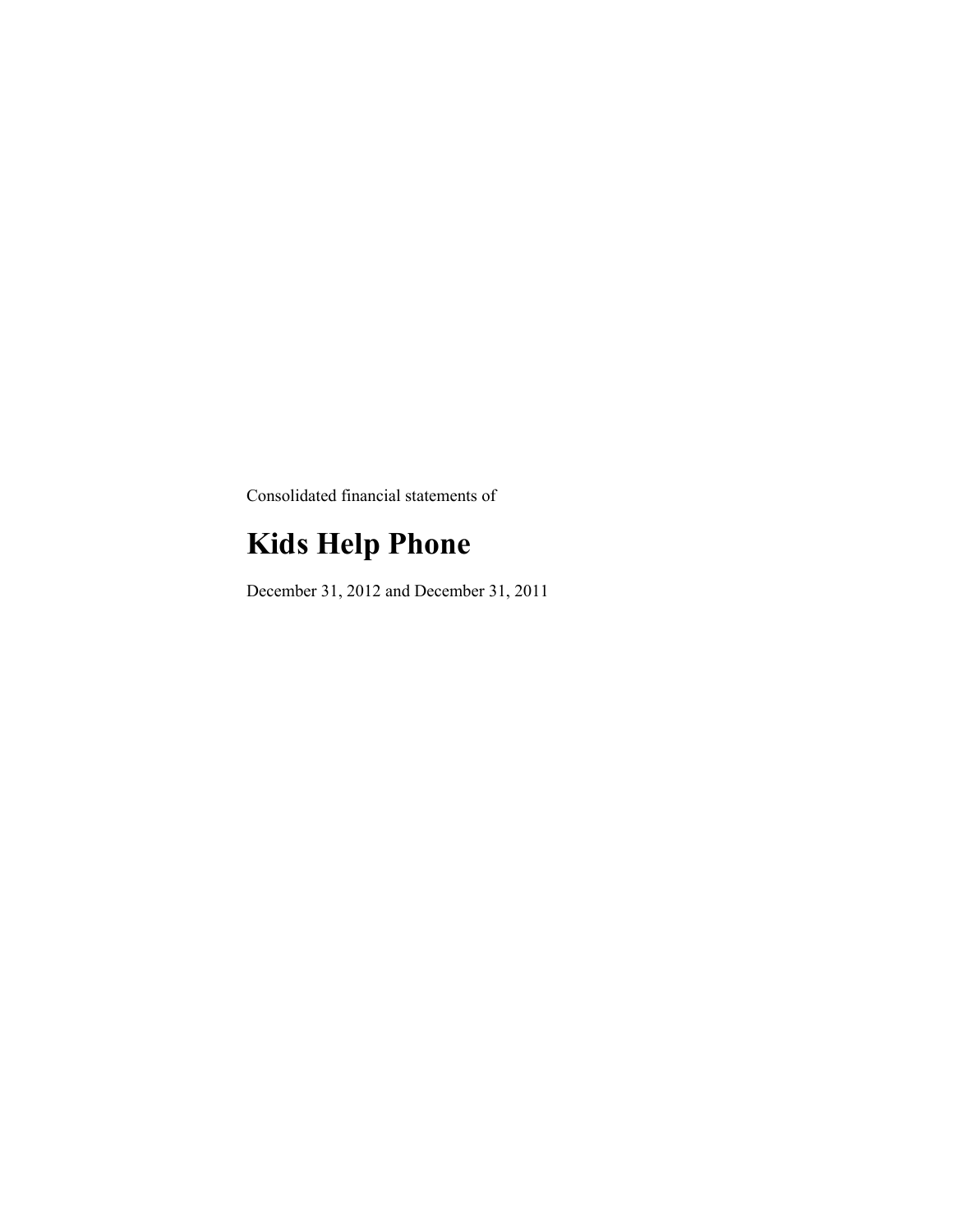Kids Help Phone<br>December 31, 2012 and December 31, 2011

## Table of contents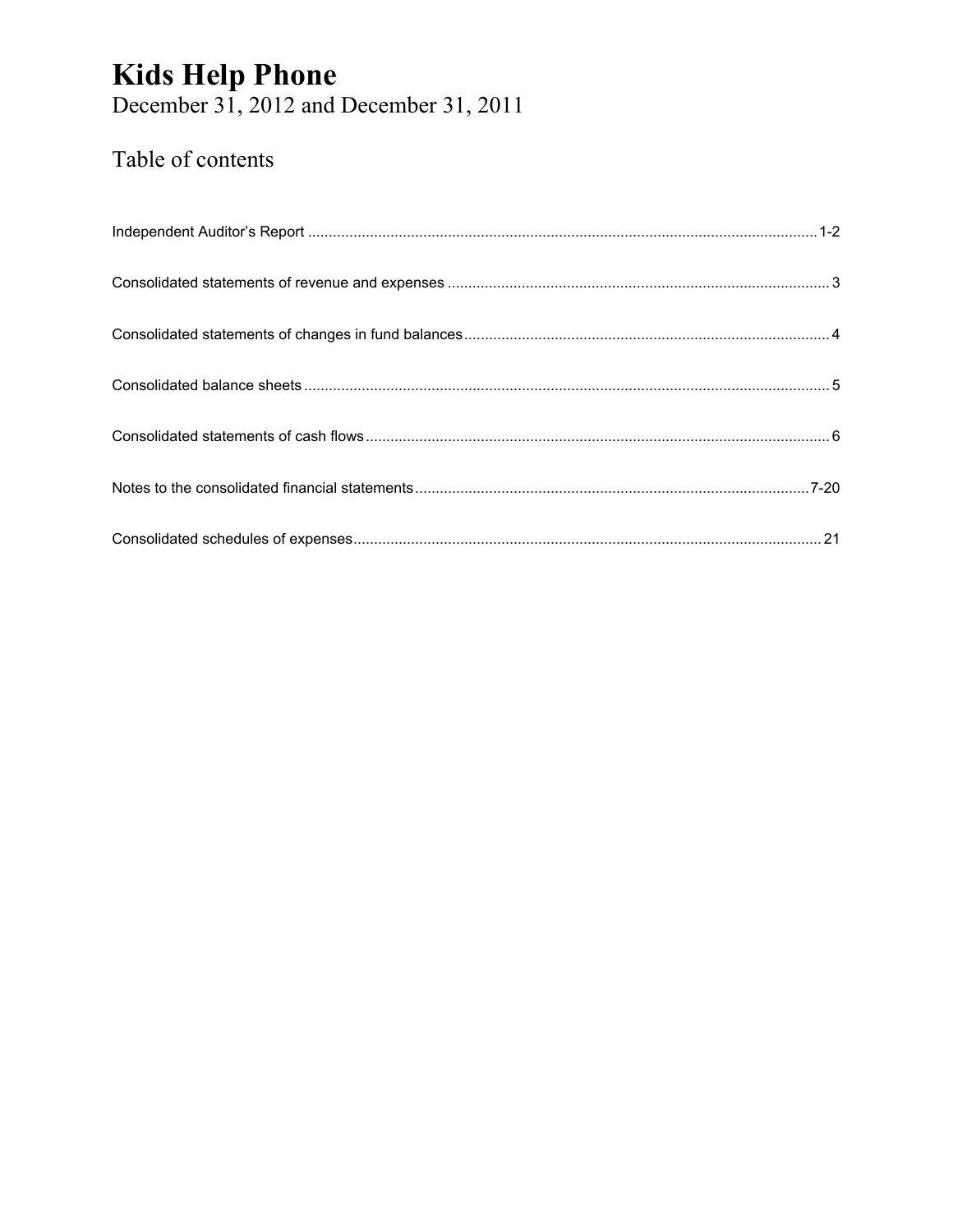# Deloitte.

Deloitte LLP 5140 Yonge Street Suite 1700 Toronto ON M2N 6L7 Canada

Tel: 416-601-6150 Fax: 416-601-6151 www.deloitte.ca

## **Independent Auditor's Report**

To the Members of Kids Help Phone

We have audited the accompanying consolidated financial statements of Kids Help Phone, which comprise the consolidated balance sheets as at December 31, 2012, December 31, 2011 and January 1, 2011, the consolidated statements of revenue and expenses, changes in fund balances and cash flows for the years ended December 31, 2012 and December 31, 2011, and a summary of significant accounting policies and other explanatory information.

## **Management's Responsibility for the Consolidated Financial Statements**

Management is responsible for the preparation and fair presentation of these consolidated financial statements in accordance with Canadian accounting standards for not-for-profit organizations, and for such internal control as management determines is necessary to enable the preparation of consolidated financial statements that are free from material misstatement, whether due to fraud or error.

## **Auditor's Responsibility**

Our responsibility is to express an opinion on these consolidated financial statements based on our audits. We conducted our audits in accordance with Canadian generally accepted auditing standards. Those standards require that we comply with ethical requirements and plan and perform the audits to obtain reasonable assurance about whether the consolidated financial statements are free from material misstatement.

An audit involves performing procedures to obtain audit evidence about the amounts and disclosures in the consolidated financial statements. The procedures selected depend on the auditor's judgment, including the assessment of the risks of material misstatement of the consolidated financial statements, whether due to fraud or error. In making those risk assessments, the auditor considers internal control relevant to the entity's preparation and fair presentation of the consolidated financial statements in order to design audit procedures that are appropriate in the circumstances, but not for the purpose of expressing an opinion on the effectiveness of the entity's internal control. An audit also includes evaluating the appropriateness of accounting policies used and the reasonableness of accounting estimates made by management, as well as evaluating the overall presentation of the consolidated financial statements.

We believe that the audit evidence we have obtained is sufficient and appropriate to provide a basis for our qualified audit opinion.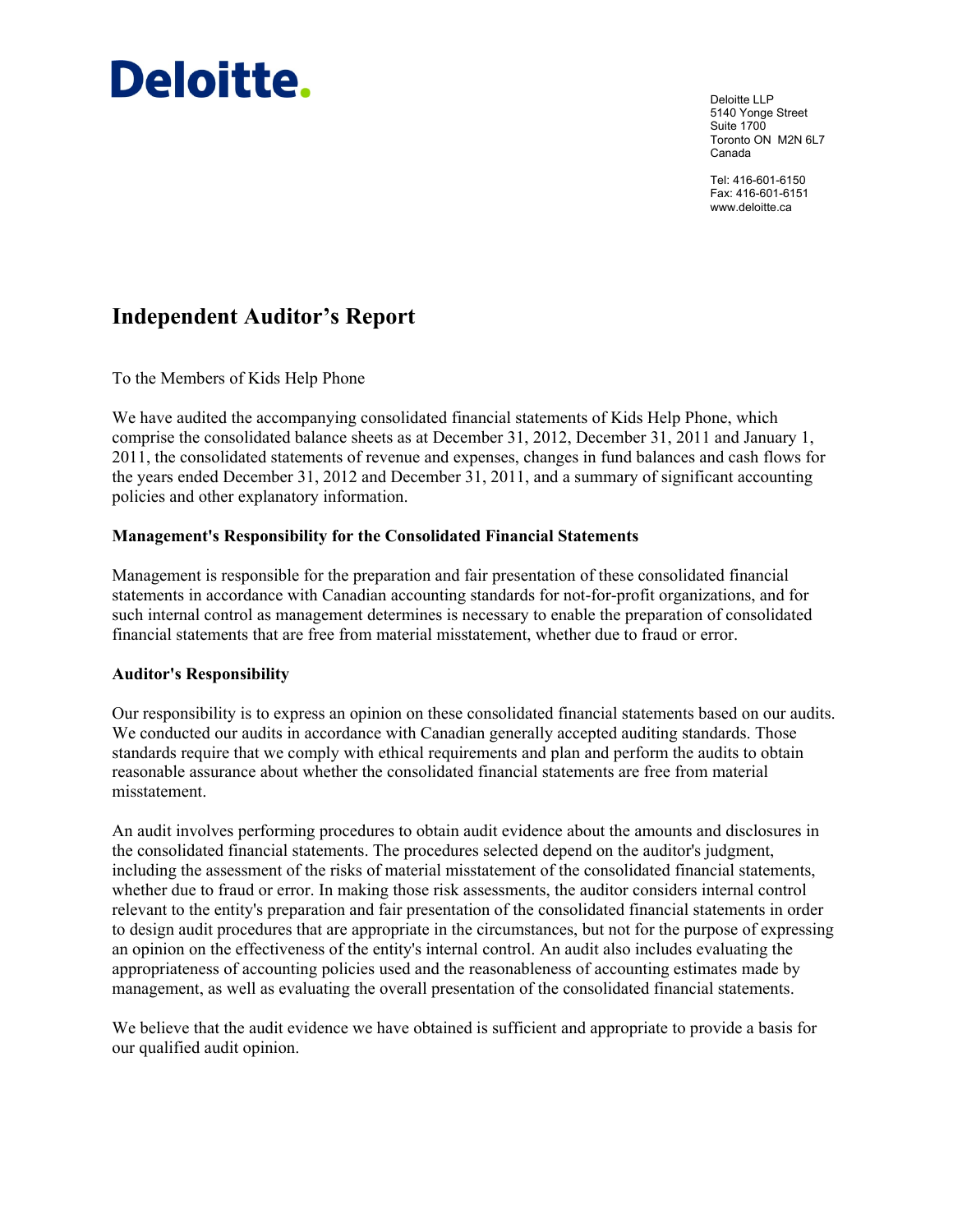## **Basis for Qualified Opinion**

In common with many not-for-profit organizations, Kids Help Phone derives the majority of these revenues from the general public in the form of revenue from donations, sponsorship, special events and promotions, the completeness of which is not susceptible to satisfactory audit verification. Accordingly, verification of these revenues was limited to the amounts recorded in the records of Kids Help Phone. Therefore, we were not able to determine whether any adjustments might be necessary to excess of revenues over expenses, and cash flows from operations for the years ended December 31, 2012 and December 31, 2011, and current assets and net assets as at December 31, 2012, December 31, 2011 and January 1, 2011.

## **Qualified Opinion**

In our opinion, except for the possible effects of the matter described in the Basis for Qualified Opinion paragraph, the consolidated financial statements present fairly, in all material respects, the financial position of Kids Help Phone as at December 31, 2012, December 31, 2011 and January 1, 2011, and the results of its operations and its cash flows for the years ended December 31, 2012 and December 31, 2011 in accordance with Canadian accounting standards for not-for-profit organizations.

Deloitte UP

Chartered Professional Accountants, Chartered Accountants Licensed Public Accountants April 30, 2013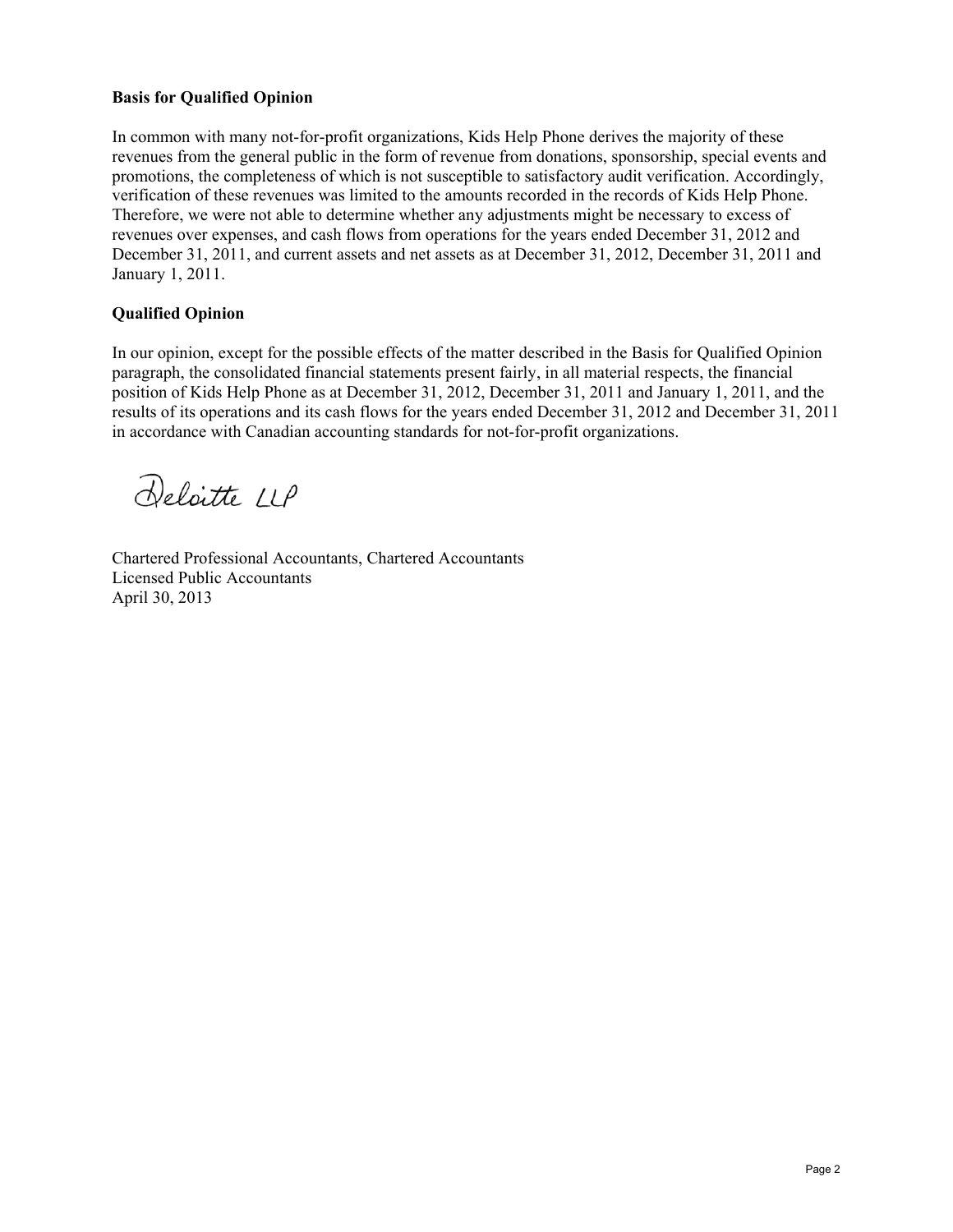Consolidated statements of revenue and expenses years ended December 31, 2012 and December 31, 2011

|                                             |                  |                   | 2012         |            |                         | 2011       |
|---------------------------------------------|------------------|-------------------|--------------|------------|-------------------------|------------|
|                                             |                  |                   |              |            |                         | (Note 2)   |
|                                             | <b>Operating</b> | <b>Restricted</b> |              | Operating  | Restricted              |            |
|                                             | <b>Fund</b>      | <b>Funds</b>      | <b>Total</b> | Fund       | Funds                   | Total      |
|                                             | \$               | \$                | \$           | \$         | $\overline{\mathbb{S}}$ | \$         |
| Revenue                                     |                  |                   |              |            |                         |            |
| Events                                      | 6,239,193        | 126,697           | 6,365,890    | 6,008,096  | 36,830                  | 6,044,926  |
| General donations and grants                | 3,147,578        | 15,146            | 3,162,724    | 3,001,871  | 766,560                 | 3,768,431  |
| Government grants                           | 1,206,915        |                   | 1,206,915    | 1,204,866  |                         | 1,204,866  |
| Corporate promotions                        | 16,809           |                   | 16,809       | 196,862    |                         | 196,862    |
| Program sponsorship                         | 270,000          |                   | 270,000      | 234,595    |                         | 234,595    |
| Investment income                           | 45,849           | 4,133             | 49,982       | 36,885     | 5,337                   | 42,222     |
| Other                                       | 44,337           |                   | 44,337       | 134,677    |                         | 134,677    |
|                                             | 10,970,681       | 145,976           | 11,116,657   | 10,817,852 | 808,727                 | 11,626,579 |
| Expenses                                    |                  |                   |              |            |                         |            |
| Service delivery costs                      |                  |                   |              |            |                         |            |
| Kids Help Phone - Schedule                  | 5,750,103        |                   | 5,750,103    | 5,252,616  | 382,943                 | 5,635,559  |
| Youth Engagement - Schedule                 | 79,384           |                   | 79,384       | 133,387    |                         | 133,387    |
| The Jack Project - Schedule                 | 272,637          |                   | 272,637      | 126,375    |                         | 126,375    |
| Direct fundraising - Schedule               | 3,211,107        | 29,123            | 3,240,230    | 2,965,217  | 90,318                  | 3,055,535  |
| General and administrative - Schedule       | 1,170,620        | 73                | 1,170,693    | 1,293,382  | 78                      | 1,293,460  |
| Donor development - Schedule                | 200,411          |                   | 200,411      | 270,669    |                         | 270,669    |
| Amortization of capital assets              | 111,300          |                   | 111,300      | 85,229     |                         | 85,229     |
| Loss on disposal of capital assets          |                  |                   |              | 238        |                         | 238        |
| Interest on obligation under capital leases | 4,389            |                   | 4,389        | 4,396      |                         | 4,396      |
| <b>Transfer to Queen's University</b>       |                  |                   |              |            |                         |            |
| for the Jack Project (Note 4)               |                  | 75,175            | 75,175       |            |                         |            |
|                                             | 10,799,951       | 104,371           | 10,904,322   | 10,131,509 | 473,339                 | 10,604,848 |
| Excess of revenue over expenses             |                  |                   |              |            |                         |            |
| before restructuring costs                  | 170,730          | 41,605            | 212,335      | 686,343    | 335,388                 | 1,021,731  |
|                                             |                  |                   |              |            |                         |            |
| Restructuring costs (Note 16)               |                  |                   |              |            |                         |            |
| Service delivery costs - Kids Help Phone    |                  |                   |              | 37,557     |                         | 37,557     |
| Direct fundraising                          |                  |                   |              | 12,003     |                         | 12,003     |
|                                             |                  |                   |              | 49,560     |                         | 49,560     |
| <b>Excess of revenue over expenses</b>      | 170,730          | 41,605            | 212,335      | 636,783    | 335,388                 | 972,171    |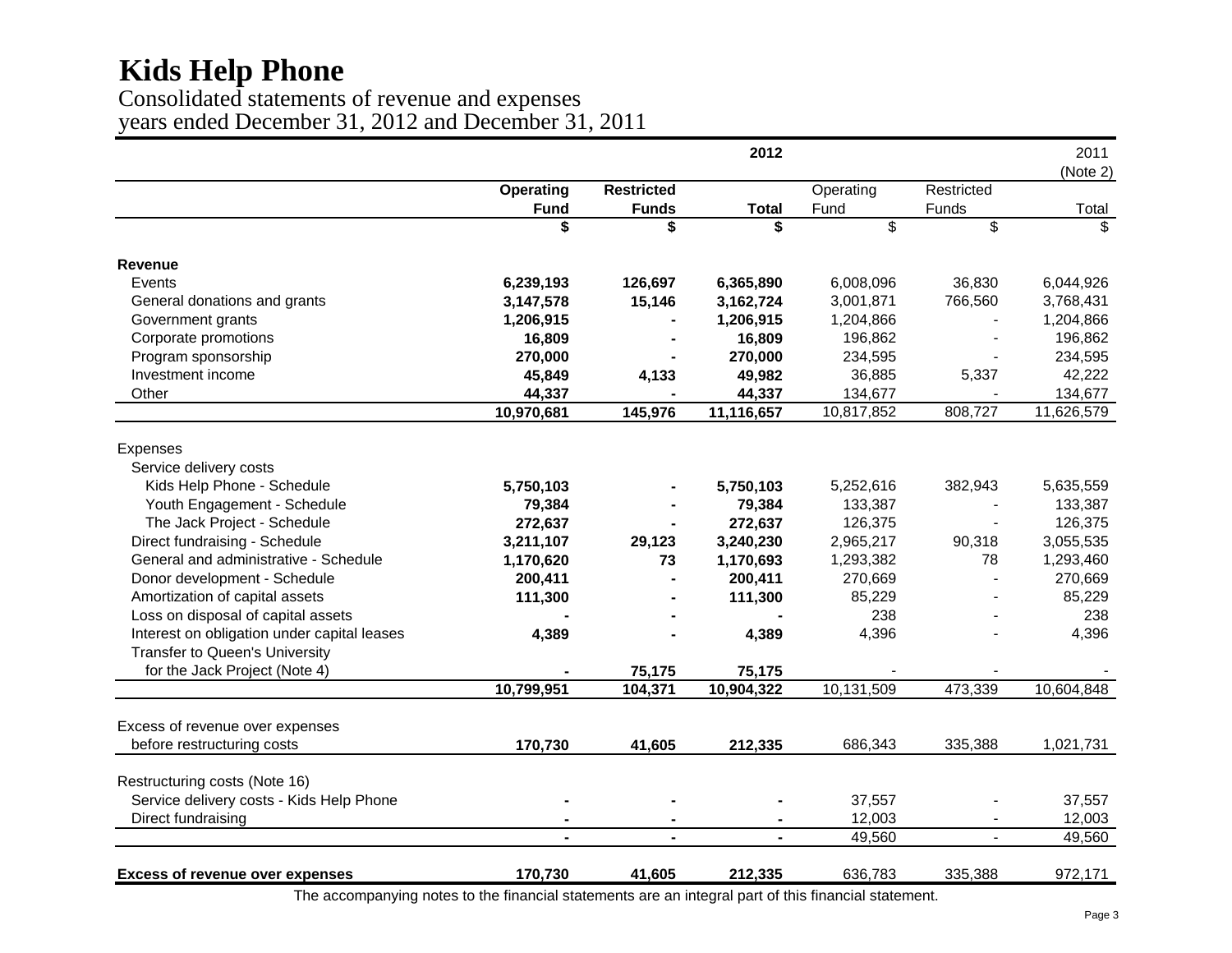Consolidated statements of changes in fund balances years ended December 31, 2012 and December 31, 2011

|                                                           |            |                        |                |                                          |                 |                   | 2012      | 2011      |
|-----------------------------------------------------------|------------|------------------------|----------------|------------------------------------------|-----------------|-------------------|-----------|-----------|
|                                                           |            |                        |                |                                          |                 |                   |           | (Note 2)  |
|                                                           |            |                        |                |                                          |                 | <b>Externally</b> |           |           |
|                                                           |            |                        |                |                                          |                 | <b>Restricted</b> |           |           |
|                                                           |            | <b>Operating Funds</b> |                | <b>Internally Board Restricted Funds</b> |                 | <b>Funds</b>      |           |           |
|                                                           |            |                        |                |                                          | Jack            |                   |           |           |
|                                                           |            | <b>Capital</b>         |                | <b>Futures</b>                           | Windeler        |                   |           |           |
|                                                           | General    | assets                 | <b>Reserve</b> | Campaign                                 | <b>Memorial</b> |                   | Total     | Total     |
|                                                           | \$         | \$                     |                |                                          | S               | \$                | \$        | \$        |
| Accumulated excess of revenue<br>over expenses, beginning |            |                        |                |                                          |                 |                   |           |           |
| of year                                                   | 1,402,280  | 296,279                | 1,880,006      | 9,814                                    | 569,827         | 55,048            | 4,213,254 | 3,241,083 |
| Excess of revenue over expenses                           | 267,688    | (96, 958)              |                |                                          | 40.821          | 784               | 212,335   | 972,171   |
| Interfund transfers (Note 18)                             | 309,587    |                        | 120,000        |                                          | (429, 587)      |                   |           |           |
| Net investment in capital assets                          | (143, 861) | 143,861                |                |                                          |                 |                   |           |           |
| Capital lease obligation                                  | (19, 681)  | 19,681                 |                |                                          |                 |                   |           |           |
| Fund balances, end of year                                | 1,816,013  | 362,863                | 2,000,006      | 9,814                                    | 181,061         | 55,832            | 4,425,589 | 4,213,254 |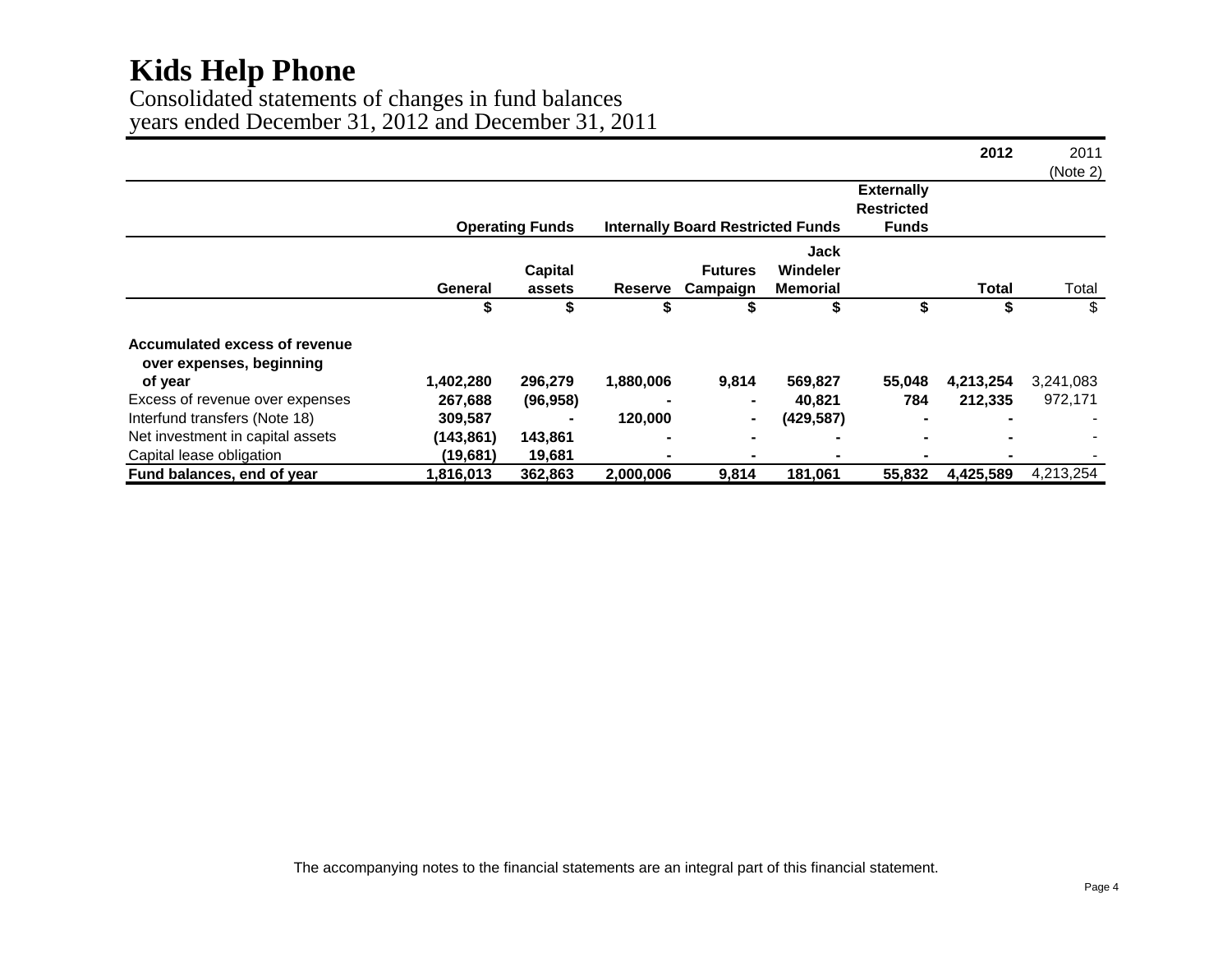Consolidated balance sheets

as at December 31, 2012, 2011 and January 1, 2011

|                                                                       | December 31,         | December 31,         | January 1,             |
|-----------------------------------------------------------------------|----------------------|----------------------|------------------------|
|                                                                       | 2012                 | 2011                 | 2011                   |
|                                                                       |                      | (Note 2)             | (Note 2)               |
|                                                                       | \$                   | \$                   | \$                     |
| <b>Assets</b>                                                         |                      |                      |                        |
| <b>Current assets</b>                                                 |                      |                      |                        |
| Cash                                                                  | 1,750,212            | 2,513,919            | 1,718,895              |
| Short-term investments (Note 5a)                                      | 1,005,750            |                      | 535,414                |
| Accounts receivable                                                   | 238,134              | 207,621              | 208,250                |
| Prepaid expenses and other                                            | 201,542              | 173,323              | 161,926                |
|                                                                       | 3,195,638            | 2,894,863            | 2,624,485              |
|                                                                       |                      |                      |                        |
| Restricted cash and investments (Note 5b)<br>Kyra Field Memorial Fund |                      |                      |                        |
| Reserve Fund (formerly Operating Reserve Fund)                        | 55,832               | 55,048               | 54,009                 |
| Jack Windeler Memorial Fund                                           | 2,040,222<br>181,061 | 1,890,464<br>569,827 | 1,552,838<br>466,703   |
|                                                                       |                      |                      |                        |
| Futures Campaign Fund                                                 | 9,814<br>2,286,929   | 9,814<br>2,525,153   | 9,814<br>2,083,364     |
|                                                                       |                      |                      |                        |
| Capital assets (Note 6)                                               | 481,586              | 428,090              | 428,178                |
|                                                                       | 5,964,153            | 5,848,106            | $\overline{5,136,027}$ |
| <b>Liabilities</b>                                                    |                      |                      |                        |
| <b>Current liabilities</b>                                            |                      |                      |                        |
| Accounts payable and accrued liabilities                              | 715,419              | 710,956              | 909,444                |
| Deferred revenue (Note 7)                                             | 704,422              | 792,085              | 825,655                |
| Obligation under capital leases - current (Note 8)                    | 18,695               | 20,281               | 17,981                 |
|                                                                       | 1,438,536            | 1,523,322            | 1,753,080              |
|                                                                       |                      |                      |                        |
| Deferred capital contribution (Note 9)                                | 61,682               | 55,089               | 65,732                 |
| Obligation under capital leases (Note 8)                              | 38,346               | 56,441               | 76,132                 |
|                                                                       | 1,538,564            | 1,634,852            | 1,894,944              |
| <b>Fund balances (Note 4)</b>                                         |                      |                      |                        |
| <b>Operating Fund</b>                                                 |                      |                      |                        |
| General                                                               | 1,816,013            | 1,402,280            | 894,382                |
| Invested in capital assets                                            | 362,863              | 296,279              | 268,333                |
| Reserve Fund (formerly Operating Reserve Fund)                        | 2,000,006            | 1,880,006            | 1,547,842              |
| Jack Windeler Memorial Fund                                           | 181,061              | 569,827              | 466,703                |
| Futures Campaign Fund                                                 | 9,814                | 9,814                | 9,814                  |
| <b>Externally Restricted Funds</b>                                    | 55,832               | 55,048               | 54,009                 |
|                                                                       | 4,425,589            | 4,213,254            | 3,241,083              |
|                                                                       | 5,964,153            | 5,848,106            | 5,136,027              |

On behalf of the Board

Harry Wierenga

 $\frac{U U}{V}$  Chair of the Board Kerry Arbour we Treasurer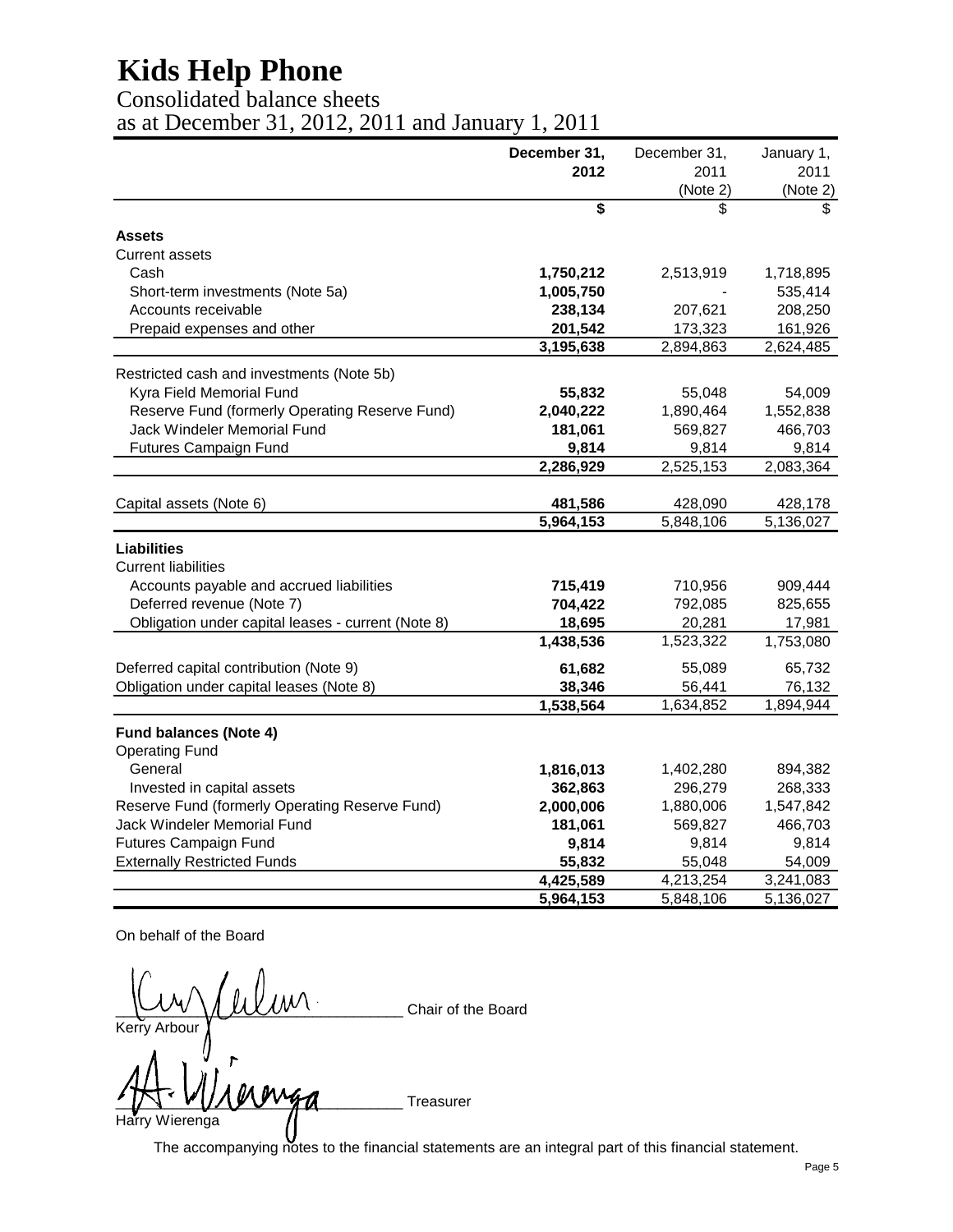Consolidated statements of cash flows years ended December 31, 2012 and December 31, 2011

|                                                                  | 2012        | 2011       |
|------------------------------------------------------------------|-------------|------------|
|                                                                  |             | (Note 2)   |
|                                                                  | \$          | \$         |
|                                                                  |             |            |
| <b>Operating activities</b>                                      |             |            |
| Excess of revenues over expenses                                 | 212,335     | 972,171    |
| Items not affecting cash                                         |             |            |
| Amortization of capital assets                                   | 111,300     | 85,229     |
| Loss on disposal of capital assets                               |             | 238        |
| Amortization of deferred capital contributions                   | (14, 342)   | (11, 318)  |
| (Gain) loss on investments                                       | (19, 570)   | (1,200)    |
|                                                                  | 289,723     | 1,045,120  |
|                                                                  |             |            |
| Changes in non-cash working capital items<br>Accounts receivable | (30, 513)   | 629        |
| Prepaid expenses and other                                       |             | (11, 397)  |
|                                                                  | (28, 219)   |            |
| Accounts payable and accrued liabilities                         | 4,463       | (198, 488) |
| Deferred revenue                                                 | (87, 663)   | (33,570)   |
|                                                                  | 147,791     | 802,294    |
| <b>Investing activities</b>                                      |             |            |
| (Increase) decrease in short-term investments                    | (1,005,750) | 535,414    |
| Purchase of capital assets                                       | (164, 796)  | (85, 379)  |
| Decrease (increase) in restricted investments                    | 257,794     | (440, 589) |
|                                                                  | (912, 752)  | 9,446      |
|                                                                  |             |            |
| <b>Financing activities</b>                                      |             |            |
| Capital grants received                                          | 20,935      | 675        |
| Payment under capital lease obligations                          | (19, 681)   | (17, 391)  |
|                                                                  | 1,254       | (16, 716)  |
|                                                                  |             |            |
| Net (decrease) increase in cash                                  | (763, 707)  | 795,024    |
| Cash, beginning of year                                          | 2,513,919   | 1,718,895  |
| Cash, end of year                                                | 1,750,212   | 2,513,919  |
|                                                                  |             |            |
| Supplemental cash flows information                              |             |            |
| Cash interest paid                                               | 4,880       | 4,968      |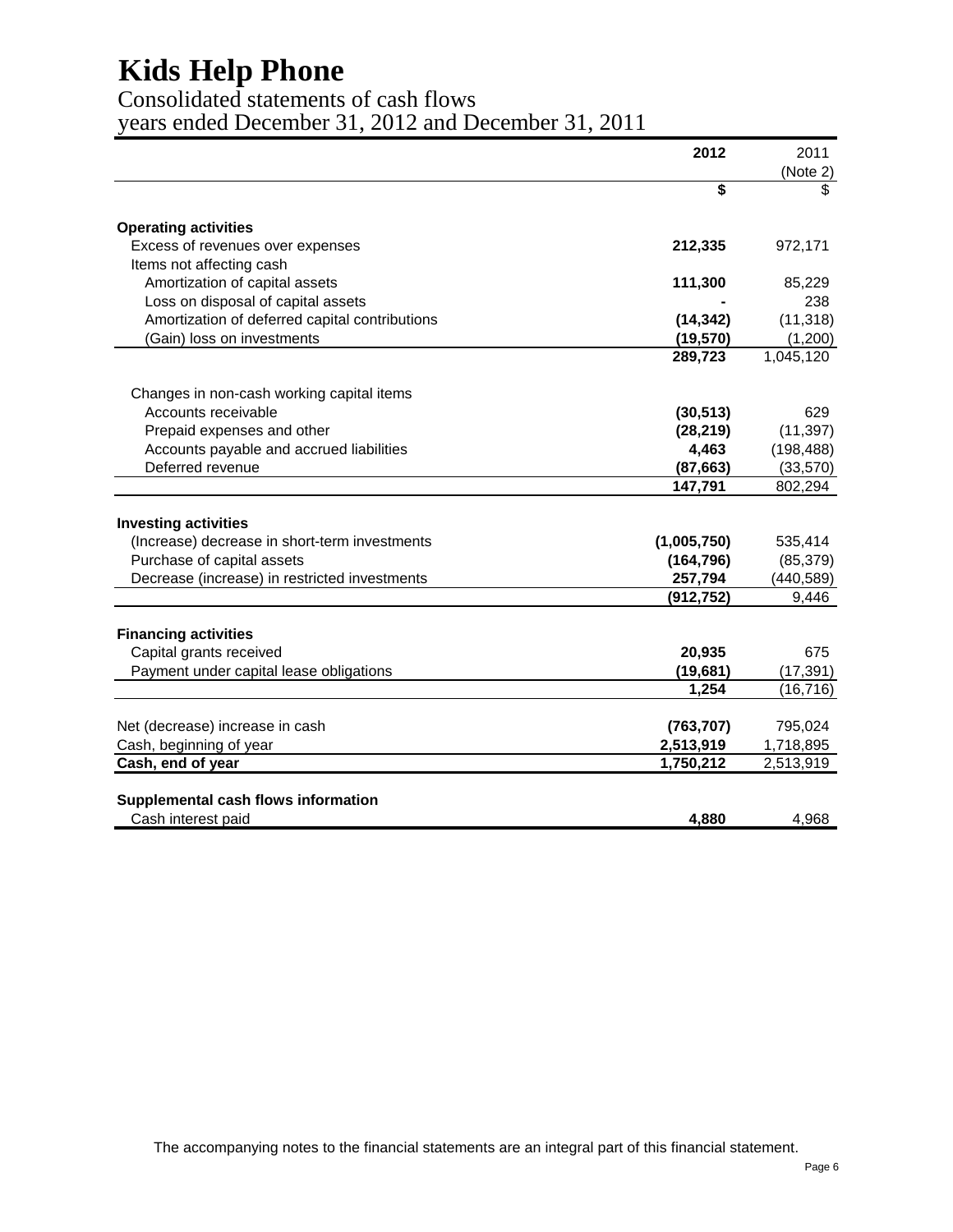## **1. Description of the organization**

The Organization is comprised of Kids Help Phone ("KHP") and Kids Help Foundation ("KHF"). All of the directors of Kids Help Foundation are also directors of Kids Help Phone.

The mandate of Kids Help Phone is to provide anonymous and confidential professional counseling, referrals and information through technologically-based communications media for children and youth in Canada.

The mandate of Kids Help Foundation, a registered charitable organization, is to improve the health and welfare of children and their families in Canada.

Kids Help Phone and Kids Help Foundation are classified as registered charities under the Income Tax Act and, as such, are not subject to income tax provided certain disbursement requirements are met.

### **2. Adoption of a new accounting framework**

During the year ended December 31, 2012, the Organization adopted the new accounting standards for not-for profit organizations (the "new standards") issued by the Canadian Institute of Chartered Accountants ("CICA"). In accordance with Section 1501 of the CICA Handbook, First-time adoption, ("Section 1501"), the date of transition to the new standards is January 1, 2011 and the Organization has prepared and presented an opening consolidated balance sheet at the date of transition to the new standards. This opening consolidated balance sheet is the starting point for the Organization's accounting under the new standards. In its opening consolidated balance sheet, under the recommendations of Section 1501, the Organization:

- (a) recognized all assets and liabilities whose recognition is required by the new standards;
- (b) did not recognize items as assets or liabilities if the new standards do not permit such recognition;
- (c) applied the new standards in measuring all recognized assets and liabilities.

In accordance with the requirements of Section 1501, the accounting policies set out in Note 2 have been consistently applied to all years presented and adjustments resulting from the adoption of the new standards have been applied retrospectively, excluding where optional exemptions available under Section 1501 have been applied.

The Organization has elected to adopt the exemption available under Section 1501 relating to the fair value of financial instruments at the date of transition for investments.

(a) The impact of the adoption of the new standards on the consolidated balance sheet and on fund balances as at January 1, 2011 is summarized as follows:

|                                              |              | Consolidated<br>balance sheet as at<br>January 1, 2011,<br>as stated in the<br>previous financial<br>statements | Adjustments in<br>fund balances | Consolidated<br>balance sheet as at<br>January 1, 2011,<br>in accordance with<br>the new basis of<br>accounting |
|----------------------------------------------|--------------|-----------------------------------------------------------------------------------------------------------------|---------------------------------|-----------------------------------------------------------------------------------------------------------------|
|                                              |              | \$                                                                                                              | \$                              | \$                                                                                                              |
| <b>Assets</b><br>Short-term investments      | (i)          | 535,414                                                                                                         |                                 | 535,414                                                                                                         |
| Restricted investments                       | (i)          | 2,083,364                                                                                                       |                                 | 2,083,364                                                                                                       |
| <b>Fund balances</b><br><b>Fund balances</b> | (ii)<br>(ii) | 3,241,083                                                                                                       | (2, 416)<br>2,416               | 3,241,083                                                                                                       |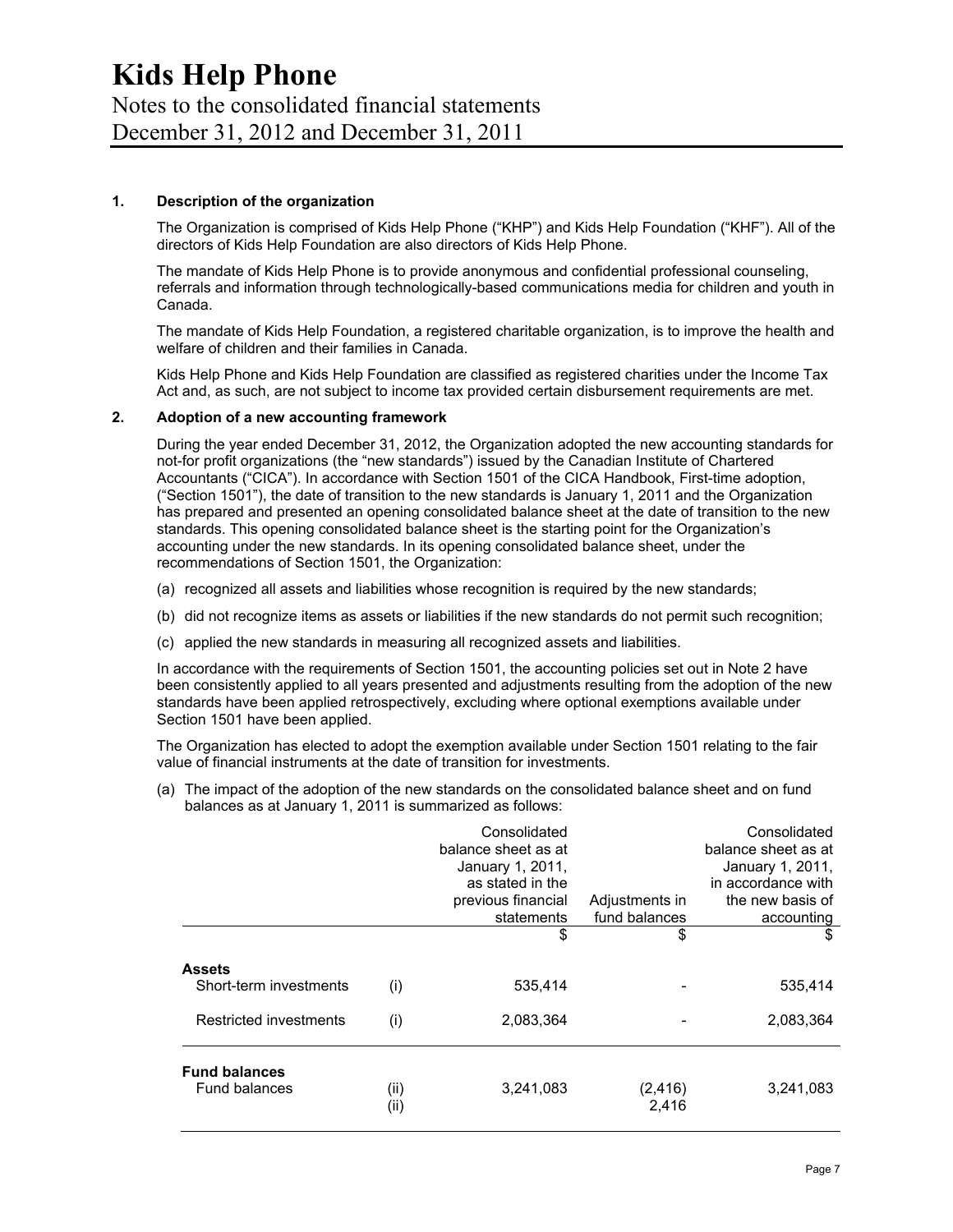## **2. Adoption of a new accounting framework (continued)**

(b) The impact of the adoption of the new standards on the Consolidated statement of revenue and expenses as at December 31, 2011 is summarized as follows:

|                                           |       |                    |                | Consolidated       |
|-------------------------------------------|-------|--------------------|----------------|--------------------|
|                                           |       | Consolidated       |                | statement of       |
|                                           |       | statement of       |                | revenue and        |
|                                           |       | revenue and        |                | expenses for the   |
|                                           |       | expenses for the   |                | year ended         |
|                                           |       | year ended         |                | December 31.       |
|                                           |       | December 31, 2011, |                | 2011.              |
|                                           |       | as stated in the   |                | in accordance with |
|                                           |       | previous financial | Adjustments in | the new basis of   |
|                                           |       | statements         | fund balances  | accounting         |
|                                           |       | \$                 | \$             | \$                 |
| <b>Revenue</b>                            |       |                    |                |                    |
| Investment income                         | (iii) | 40.447             | 1.775          | 42,222             |
|                                           |       |                    |                |                    |
| <b>Excess of revenue over</b><br>expenses |       | 970,396            | 1.775          | 972.171            |

(i) As at January 1, 2011, the organization recognized its short-term and restricted investments at fair value. Under the previous basis of accounting, these investments were also recognized at fair value as available-for-sale financial assets, and the unrealized gains were reported directly in the statement of changes in fund balances. These unrealized gains are now recognized in the statement of revenue and expenses. Therefore, there is no net effect on the investments or fund balances. However, this change had an effect on the statement of revenue and expenses.

<sup>(</sup>ii) Reconciliation of fund balances in the consolidated financial statements as at January 1, 2011:

|                                                                                                                                             | <b>Notes</b> | S         |
|---------------------------------------------------------------------------------------------------------------------------------------------|--------------|-----------|
| Fund balances as at January 1, 2011                                                                                                         |              | 3,243,499 |
| Cumulative unrealized losses reported directly in the<br>statement of changes in fund balances                                              |              | (2, 416)  |
| Fund balances as at January 1, 2011, as stated in the<br>previous financial statements                                                      |              | 3,241,083 |
| Changes in fund balances:                                                                                                                   |              |           |
| Re-classification of cumulative unrealized losses on<br>available-for-sale financial assets that were reported<br>directly in fund balances | (i)          | 2.416     |
| Cumulative change in fair value of investments -<br>re-classification to statement of revenue and expenses                                  | (i)          | (2, 416)  |
| Fund balances as at January 1, 2011, in accordance with<br>the new basis of accounting                                                      |              | 3,241,083 |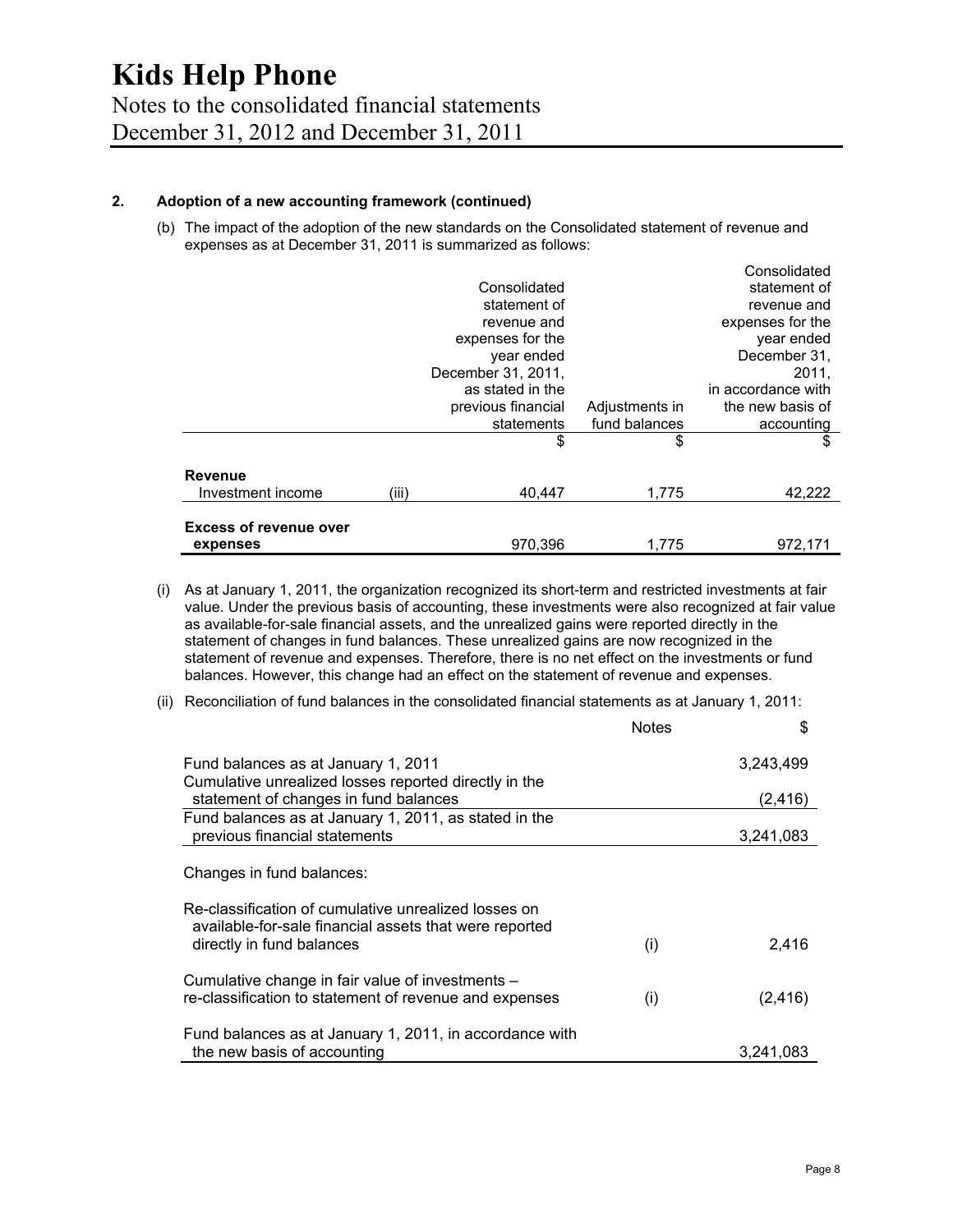| Adoption of a new accounting framework (continued)                                                                                       |      |                          |
|------------------------------------------------------------------------------------------------------------------------------------------|------|--------------------------|
| (iii) Reconciliation of excess of revenue over expenses in the financial statements as at December 31,<br>2011:                          |      |                          |
| Excess of revenues over expenses as at December 31,<br>2011, as stated in the previous financial statements                              |      | 970,396                  |
| Changes in excess of revenue over expenses:                                                                                              |      |                          |
| Change in fair value of investments                                                                                                      |      | 1,775                    |
| Excess of revenues over expenses as at December 31,<br>2011, in accordance with the new basis of accounting                              |      | 972,171                  |
| (iv) Reconciliation of fund balances in the financial statements as at December 31, 2011:                                                |      |                          |
|                                                                                                                                          |      |                          |
|                                                                                                                                          |      |                          |
| Net change in fund balances as at January 1, 2011                                                                                        | (ii) |                          |
| Re-classification of cumulative unrealized gains on<br>available-for-sale financial assets reported directly in fund<br>balances in 2011 |      | \$<br>970,396<br>(1,775) |

These changes did not result in material adjustments to the statement of cash flows.

## **3. Significant accounting policies**

### *Financial statement presentation*

These financial statements are presented on a consolidated basis and include the accounts of Kids Help Phone and Kids Help Foundation. These financial statements have been prepared in accordance with Canadian accounting standards for not-for-profit organizations published by the Canadian Institute of Chartered Accountants, using the restricted fund method of reporting restricted contributions.

### *Revenue recognition*

Corporate and sponsorship revenue is recorded in the year to which it relates if the receipt is reasonably assured. Donations revenue is recorded when received. Revenue relating to special events or programs which have not yet occurred is recorded as deferred revenue and recognized as revenue in the year the events occur or program expenses are incurred.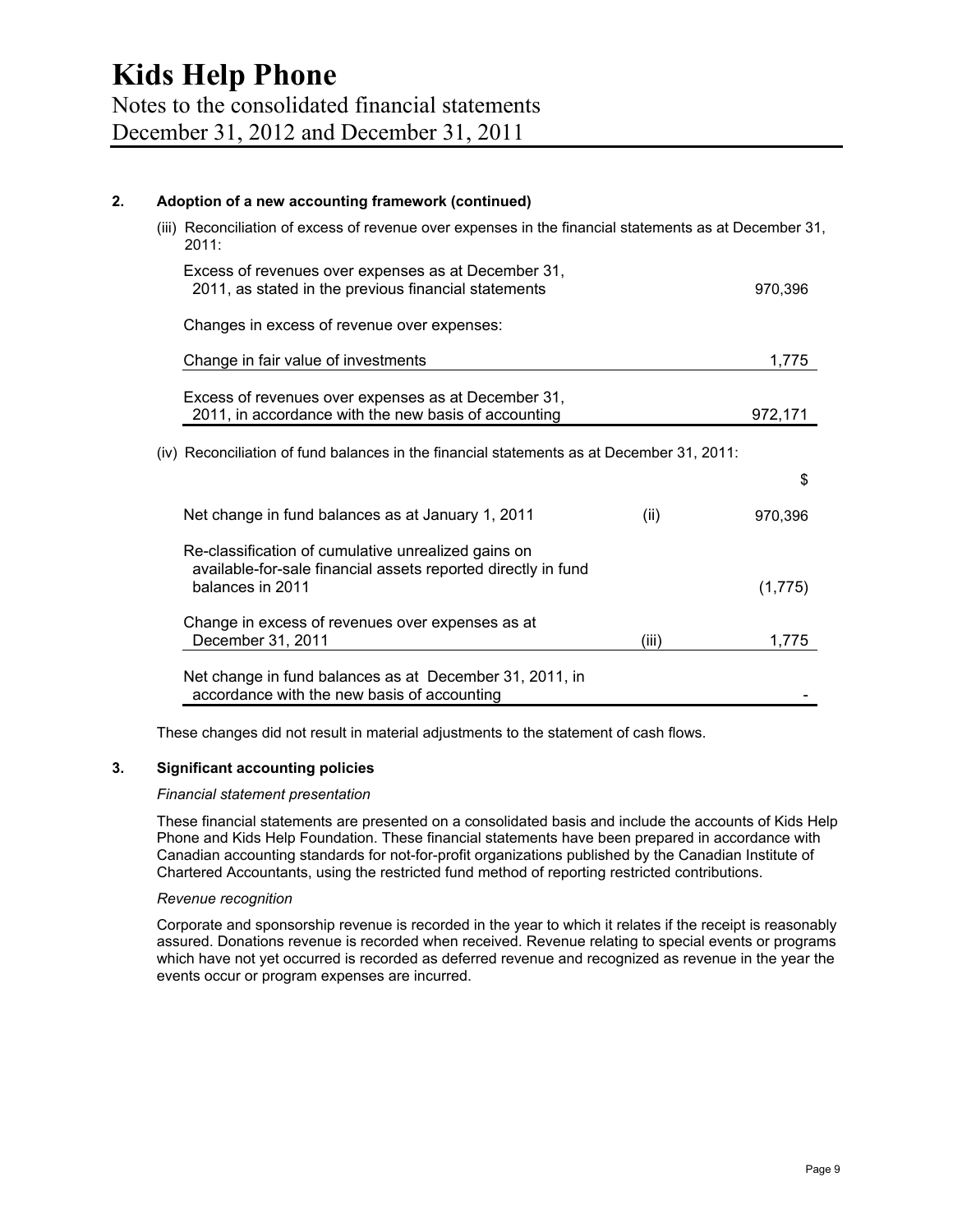## **3. Significant accounting policies (continued)**

### *Contributed goods and services*

Donors contribute gifts in kind for use in special fundraising events, which are recognized at their fair market value when such value can be reasonably estimated. Donated property and equipment are recorded at fair value when fair value can be reasonably estimated. Donated materials and services are recorded at fair value when fair value can be reasonably estimated and when the materials and services are normally purchased by the Organization and would be paid for if not donated. Receipted gifts-in-kind are recognized as revenue and expense when received.

### *Deferred capital contributions*

Funds received related to capital assets are recorded as deferred capital grants and amortized at the same rate as the related capital asset.

### *Financial instruments*

Under Section 3856, all financial instruments are included on the consolidated balance sheets, and are measured either at fair value or amortized cost based on the characteristics of the instrument and the Organization's accounting policy choices. All financial instruments reported on the consolidated balance sheets are classified as follows:

| Asset/liability                          | Category       |
|------------------------------------------|----------------|
|                                          |                |
| Cash                                     | Fair value     |
| Short-term investments                   | Fair value     |
| Accounts receivable                      | Amortized cost |
| Restricted cash and investments          | Fair value     |
| Accounts payable and accrued liabilities | Amortized cost |

Financial assets and financial liabilities are initially recognized at fair value when the Organization becomes a party to the contractual provisions of the financial instrument. Subsequently, all financial instruments are measured at amortized cost, with the exception of cash, short-term and restricted investments which are measured at fair value. Changes in fair value are recorded in the consolidated statement of revenue and expenses.

Financial assets measured at amortized cost are assessed at each reporting date for indications of impairment. If such impairment exists, the asset is written down and the resulting impairment loss is recognized in the consolidated statement of revenue and expenses.

Transaction costs are expensed as they are incurred.

### *Pledges*

Pledges received are recorded as revenue in the financial statements if the amounts can be reasonably estimated and collection is reasonably assured.

### *Capital assets*

Office furniture and equipment and computers are capitalized on acquisition and are amortized on the straight-line basis over their average useful lives, which has been estimated at three years for computers and ten years for office furniture and equipment. Assets held under capital lease are amortized over the lease term. Leasehold improvements are amortized over the remaining lease term.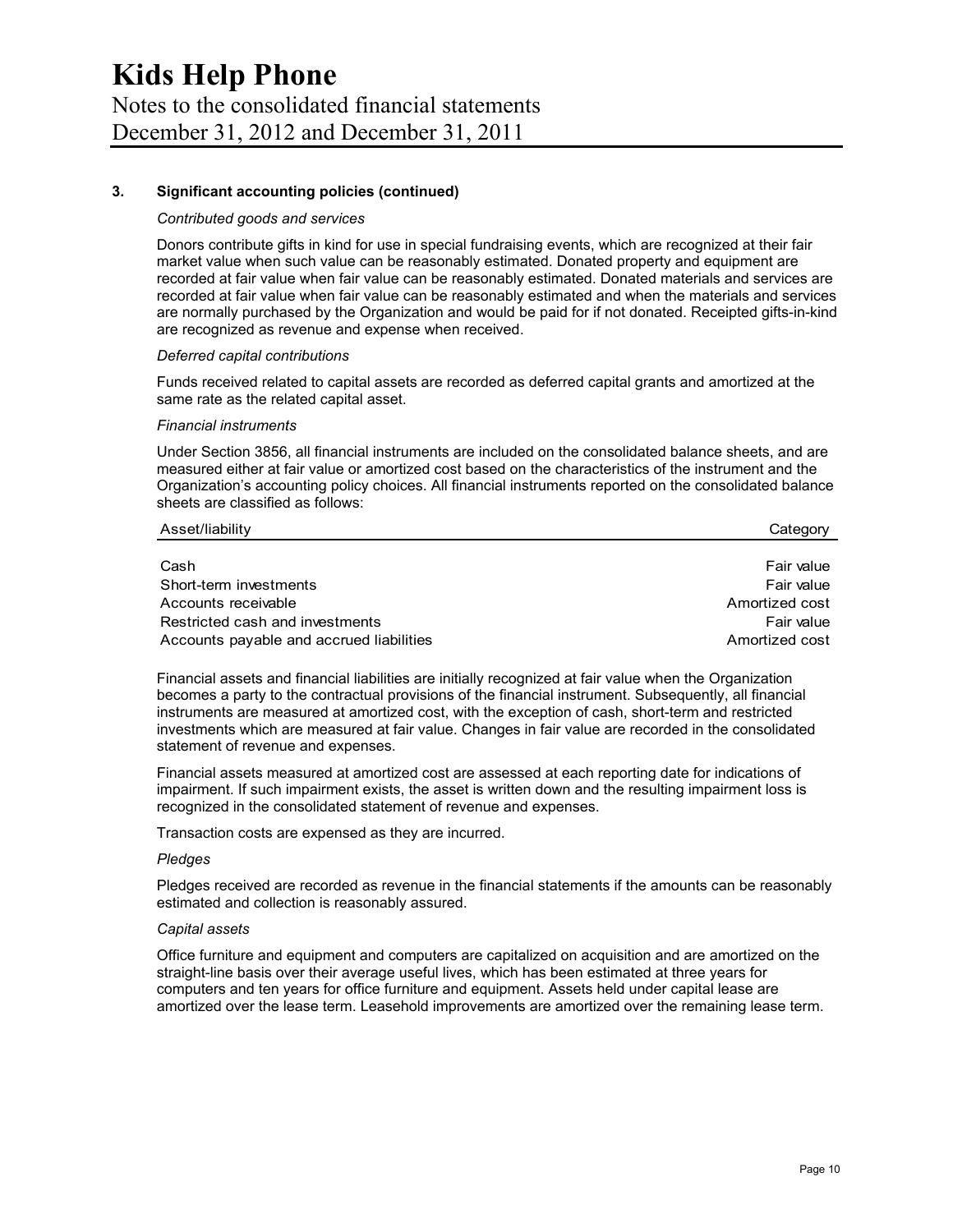## **3. Significant accounting policies (continued)**

### *Use of estimates*

The preparation of financial statements in accordance with Canadian accounting standards for not-forprofit organizations requires management to make estimates and assumptions. These estimates and assumptions affect the reported amounts of assets and liabilities and disclosure of contingent assets and liabilities at the date of the consolidated financial statements and the reported amounts of revenue and expenses during the reporting period. Actual results could differ from those estimates. Amounts requiring significant estimates and assumptions are included in accounts payable and accrued liabilities, and amortization of capital assets.

### *Allocation of expenses*

KHP allocates the cost of salaries and benefits and rental expenses as follows:

- Salaries and benefits allocated based on the percentage of time assigned to each program
- Rent allocated based on the surface area occupied by each program.

### **4. Funds**

### *Operating Fund*

The general portion of the Kids Help Phone Operating Fund (the "Operating Fund") records the day-today operations of the Organization.

The capital assets portion of the Operating Fund records the cost of capital assets acquired less accumulated amortization, the unamortized portion of deferred capital contributions and the outstanding obligations on capital leases.

## *Reserve Fund (formerly Operating Reserve Fund)*

The Reserve Fund represents funds restricted by the Board of Directors to offset potential operating shortfalls of the Organization. The interest earned on this fund is recorded in the General portion of the Operating Fund.

### *Futures Campaign Fund*

The Futures Campaign Fund represents a fund established by the Board of Directors to invest in building future capacity at Kids Help Phone.

### *Jack Windeler Memorial Fund*

The Jack Windeler Memorial Fund represents a fund established by the Board of Directors to support initiatives related to youth mental health and well-being as they transition from secondary school to postsecondary choices. During the year, the Board of Directors approved the dissolution of The Jack Windeler Memorial Fund. As part of the wind up of this fund, the Board of Directors approved a fund transfer to Queen's University in the amount of \$75,175. The remaining fund balance will go to support initiatives related to youth mental health and well-being which will be completed in 2013.

### *Externally Restricted Funds*

The Kyra Field Memorial Fund records donations made in memory of Kyra Field, and related interest income. The fund is to be used for the development and training of professional counsellors.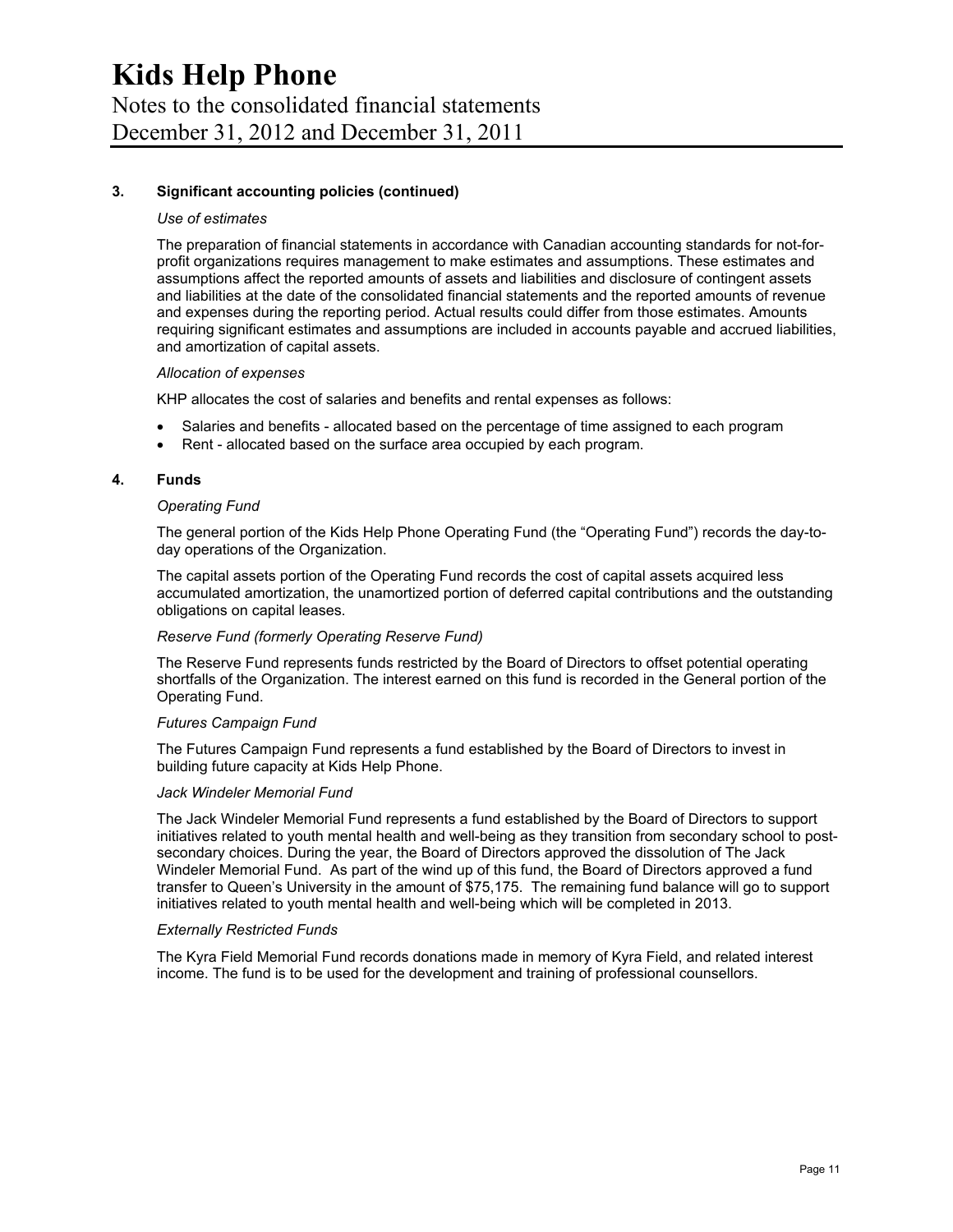## **Kids Help Phone**  Notes to the consolidated financial statements

December 31, 2012 and December 31, 2011

## **5. Investments**

a) Short-term investments are comprised of the following:

|                                          |           |                 | December 31, 2012 |
|------------------------------------------|-----------|-----------------|-------------------|
|                                          | Fair      | <b>Interest</b> |                   |
|                                          | value     | rate            | Due date          |
|                                          | \$        | %               |                   |
| <b>Guaranteed Investment Certificate</b> | 1,005,750 | 1.15            | Redeemable        |
|                                          |           |                 |                   |
|                                          |           |                 | December 31, 2011 |
|                                          | Fair      | Interest        |                   |
|                                          | value     | rate            | Due date          |
|                                          | \$        | $\%$            |                   |
|                                          |           |                 |                   |
| Guaranteed Investment Certificate        |           |                 |                   |
| <b>BMO Money Market Fund</b>             |           |                 |                   |
|                                          |           |                 |                   |
|                                          |           |                 | January 1, 2011   |
|                                          | Fair      | <b>Interest</b> |                   |
|                                          | value     | rate            | Due date          |
|                                          | \$        | $\%$            |                   |
| Guaranteed Investment Certificate        | 500,257   | 1.25            | December 16, 2011 |
| <b>BMO Money Market Fund</b>             | 35,157    | N/A             | N/A               |
|                                          | 535,414   |                 |                   |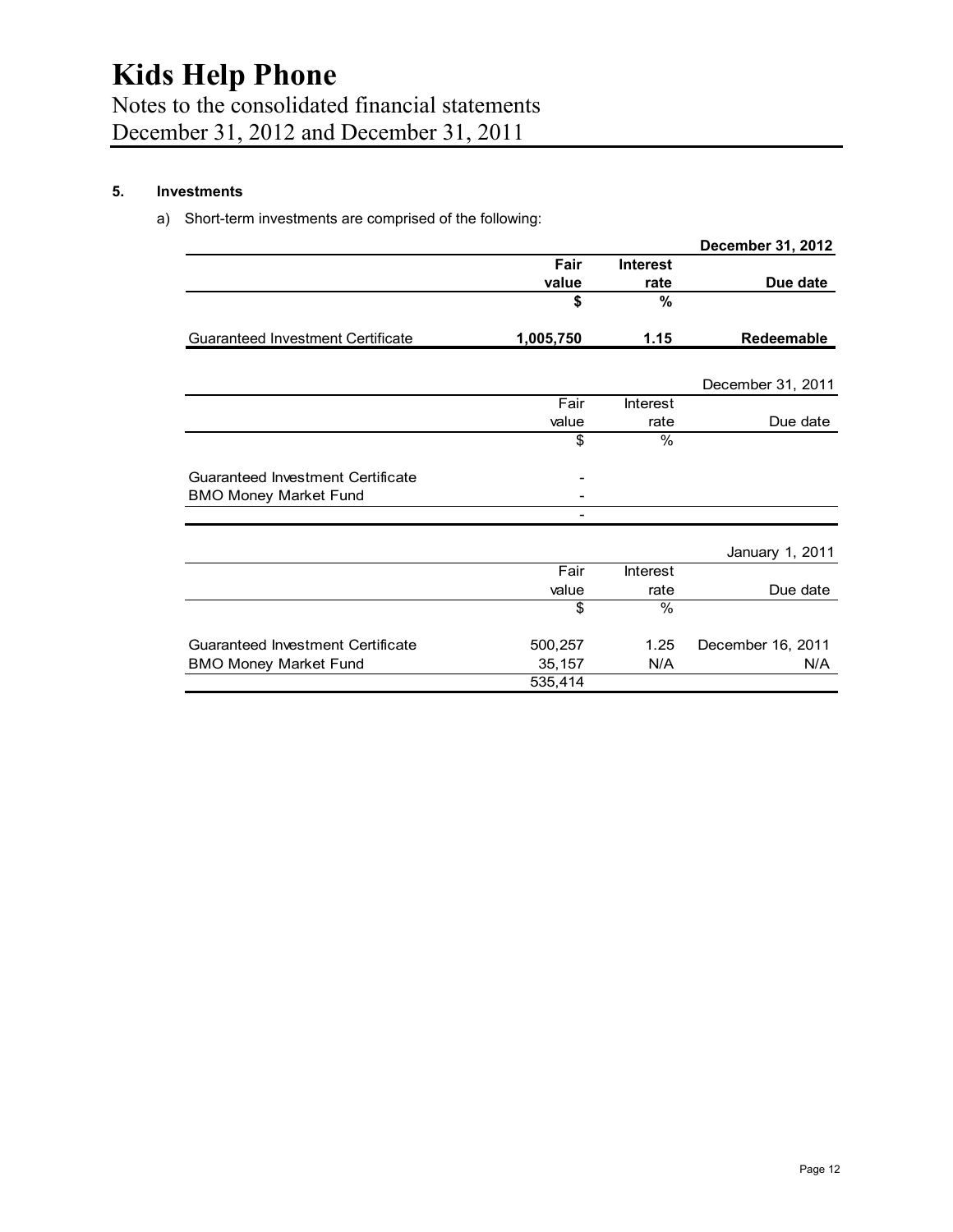## **5. Investments (continued)**

## b) Restricted investments are comprised of the following:

|                             |           |                 | December 31, 2012 |
|-----------------------------|-----------|-----------------|-------------------|
|                             | Fair      | <b>Interest</b> |                   |
|                             | value     | rate            | Due date          |
|                             | \$        | %               |                   |
| Jack Windeler Memorial Fund |           |                 |                   |
| Cash                        | 181,061   | N/A             | N/A               |
| Kyra Field Memorial Fund    |           |                 |                   |
| Cash                        | 55,832    | N/A             | N/A               |
| Reserve Fund                |           |                 |                   |
| Cash                        | 123,904   | N/A             | N/A               |
| Covington Fund II Inc.      | 446       | N/A             | N/A               |
| Canadian Pacifi Railway     | 5,045     | N/A             | N/A               |
| Manulife GIC                | 236,410   | 2.40            | 30-Sep-13         |
| <b>CPN Transalta</b>        | 119,940   | N/A             | 18-May-14         |
| <b>CPN Transalta</b>        | 87,997    | N/A             | 18-Nov-13         |
| <b>CPN Transalta</b>        | 73,842    | N/A             | 18-Nov-15         |
| CPN TransCda                | 129,582   | N/A             | 20-May-13         |
| <b>CPN Brookfield Asset</b> | 44,945    | N/A             | $2$ -Jun-14       |
| <b>CPN Sunlife</b>          | 98,525    | N/A             | 2-Sep-13          |
| <b>CPN Sunlife</b>          | 94,366    | N/A             | $2-Mar-15$        |
| <b>CPN Bell Cda Cars</b>    | 183,981   | N/A             | $2-Apr-16$        |
| <b>AGF Trust Company</b>    | 10,958    | 3.26            | 24-Feb-15         |
| Manulife CDA                | 18,102    | 2.95            | 19-Nov-15         |
| Manulife Coupon             | 147,524   | N/A             | 18-Nov-13         |
| <b>AAT High Savings</b>     | 362,654   | N/A             | N/A               |
| Ontario Saving Bond Step Up |           |                 |                   |
| Coupon                      | 302,001   | 1.25            | 21-Jun-17         |
|                             | 2,040,222 |                 |                   |
| Futures Campaign Fund       |           |                 |                   |
| Cash                        | 9,814     | N/A             | N/A               |
|                             | 2,286,929 |                 |                   |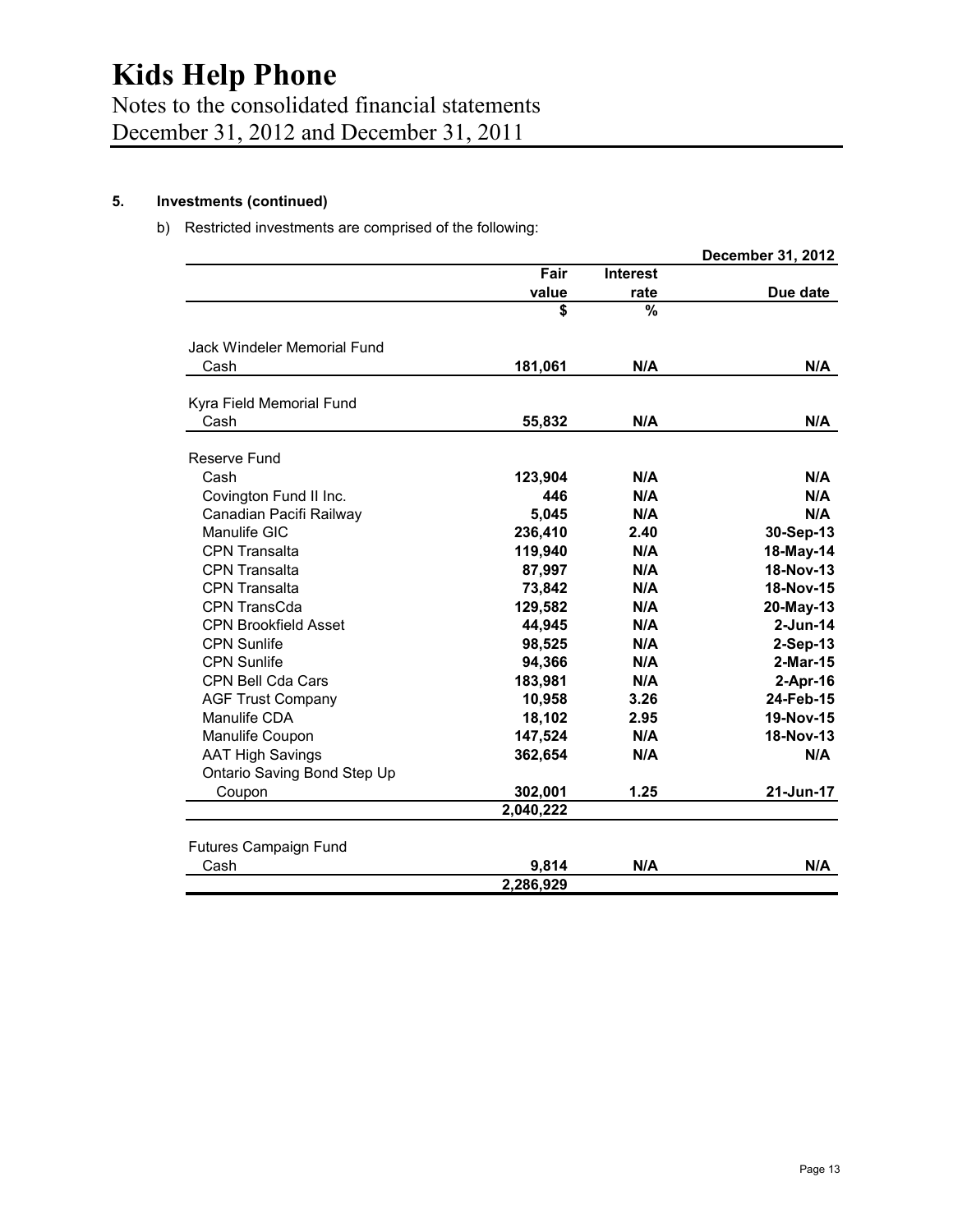## **5. Investments (continued)**

b) Restricted investments are comprised of the following (continued):

|                             |           |          | December 31, 2011  |
|-----------------------------|-----------|----------|--------------------|
|                             | Fair      | Interest |                    |
|                             | value     | rate     | Due date           |
|                             | \$        | $\%$     |                    |
| Jack Windeler Memorial Fund |           |          |                    |
| Cash                        | 569,827   | N/A      | N/A                |
| Kyra Field Memorial Fund    |           |          |                    |
| Cash                        | 55,048    | N/A      | N/A                |
| Reserve Fund                |           |          |                    |
| Cash                        | 718,345   | N/A      | N/A                |
| 85 Agnico Eagle Mines Ltd   | 4,381     | N/A      | N/A                |
| 59 Front Street             | 554       | N/A      | N/A                |
| 150 Pathway Multi Series    | 523       | N/A      | N/A                |
| <b>Bank of Montreal</b>     |           |          |                    |
| Step up Bond                | 301,660   | 2.00     | April 27, 2014     |
| Manulife GIC                | 236,468   | 2.40     | September 30, 2013 |
| <b>CPN Transalta</b>        | 123,681   | N/A      | May 18, 2012       |
| <b>CPN Transalta</b>        | 115,439   | N/A      | May 18, 2014       |
| <b>CPN TransCda</b>         | 126.630   | N/A      | May 20, 2013       |
| Manulife Coupon             | 121,571   | N/A      | October 8, 2012    |
| Manulife Coupon             | 141,212   | N/A      | October 8, 2013    |
|                             | 1,890,464 |          |                    |
| Futures Campaign Fund       |           |          |                    |
| Cash                        | 9,814     | N/A      | N/A                |
|                             | 2,525,153 |          |                    |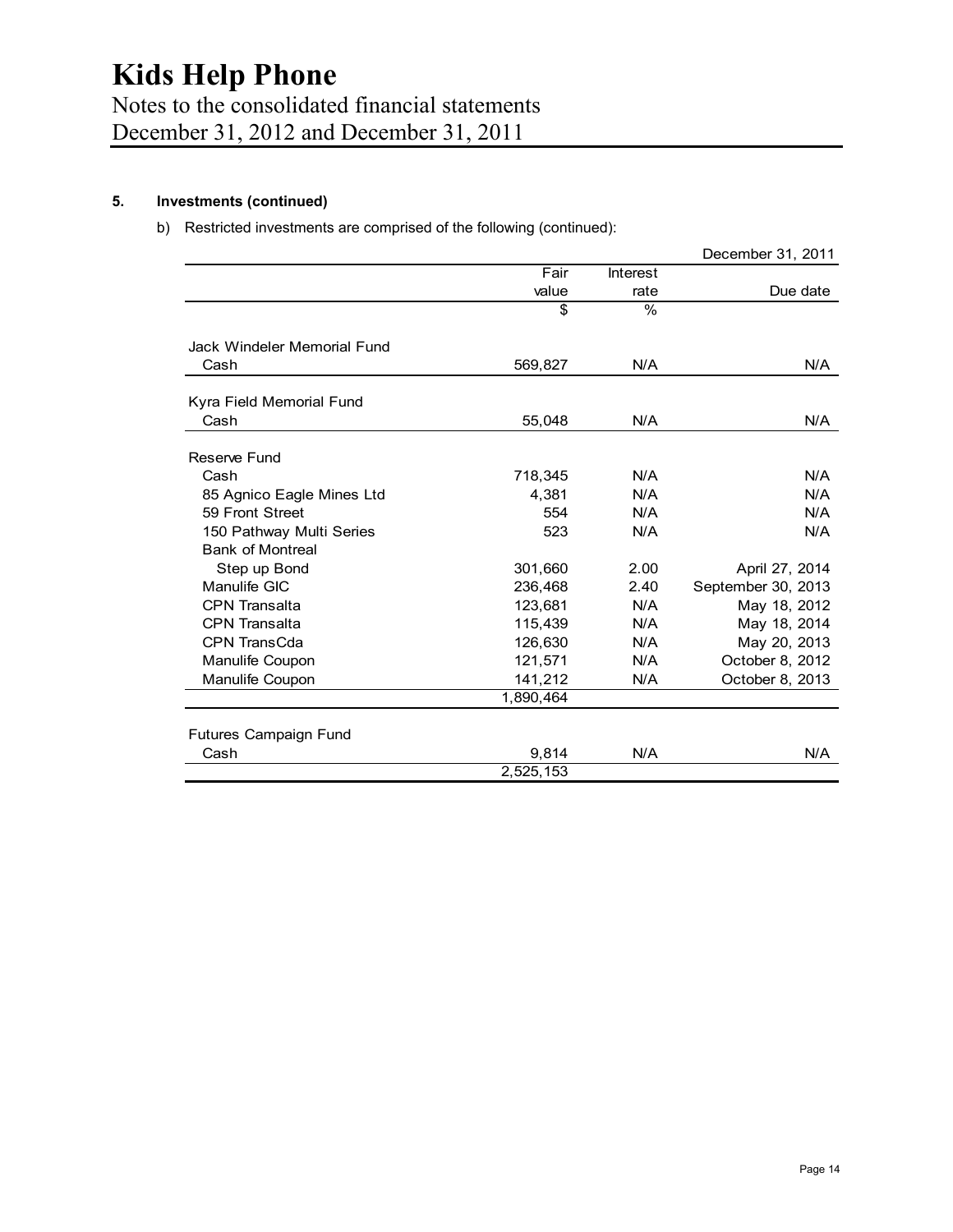## **5. Investments (continued)**

b) Restricted investments are comprised of the following (continued):

|                             |           |          | January 1, 2011    |
|-----------------------------|-----------|----------|--------------------|
|                             | Fair      | Interest |                    |
|                             | value     | rate     | Due date           |
|                             | \$        | $\%$     |                    |
| Jack Windeler Memorial Fund |           |          |                    |
| Cash                        | 466,703   | N/A      | N/A                |
| Kyra Field Memorial Fund    |           |          |                    |
| Cash                        | 54,009    | N/A      | N/A                |
| Reserve Fund                |           |          |                    |
| Cash                        | 406,534   | N/A      | N/A                |
| 30 Agnico Eagle Mines Ltd   | 2,307     | N/A      | N/A                |
| <b>Bank of Montreal</b>     |           |          |                    |
| Step up Bond                | 100,878   | 2.00     | January 4, 2011    |
| Manulife GIC                | 236,468   | 2.40     | September 30, 2013 |
| CIBC Step up Bond           | 250,868   | 2.00     | March 12, 2011     |
| <b>Bank of Montreal</b>     |           |          |                    |
| Step up Bond                | 300,890   | 2.25     | May 21, 2011       |
| Manulife Coupon             | 118,029   | N/A      | October 8, 2012    |
| Manulife Coupon             | 136,864   | N/A      | October 8, 2013    |
|                             | 1,552,838 |          |                    |
| Futures Campaign Fund       |           |          |                    |
| Cash                        | 9,814     | N/A      | N/A                |
|                             | 2,083,364 |          |                    |

## **6. Capital assets**

|                                  |           |                    | December 31, 2012 |
|----------------------------------|-----------|--------------------|-------------------|
|                                  |           | <b>Accumulated</b> | Net book          |
|                                  | Cost      | amortization       | value             |
|                                  | \$        | \$                 |                   |
| Office furniture and equipment   | 364,845   | 167,659            | 197,186           |
| Computers                        | 378,773   | 301,958            | 76,815            |
| Leasehold improvements           | 760,086   | 600,442            | 159,644           |
| Assets held under capital leases | 493,870   | 445,929            | 47,941            |
|                                  | 1,997,574 | 1,515,988          | 481,586           |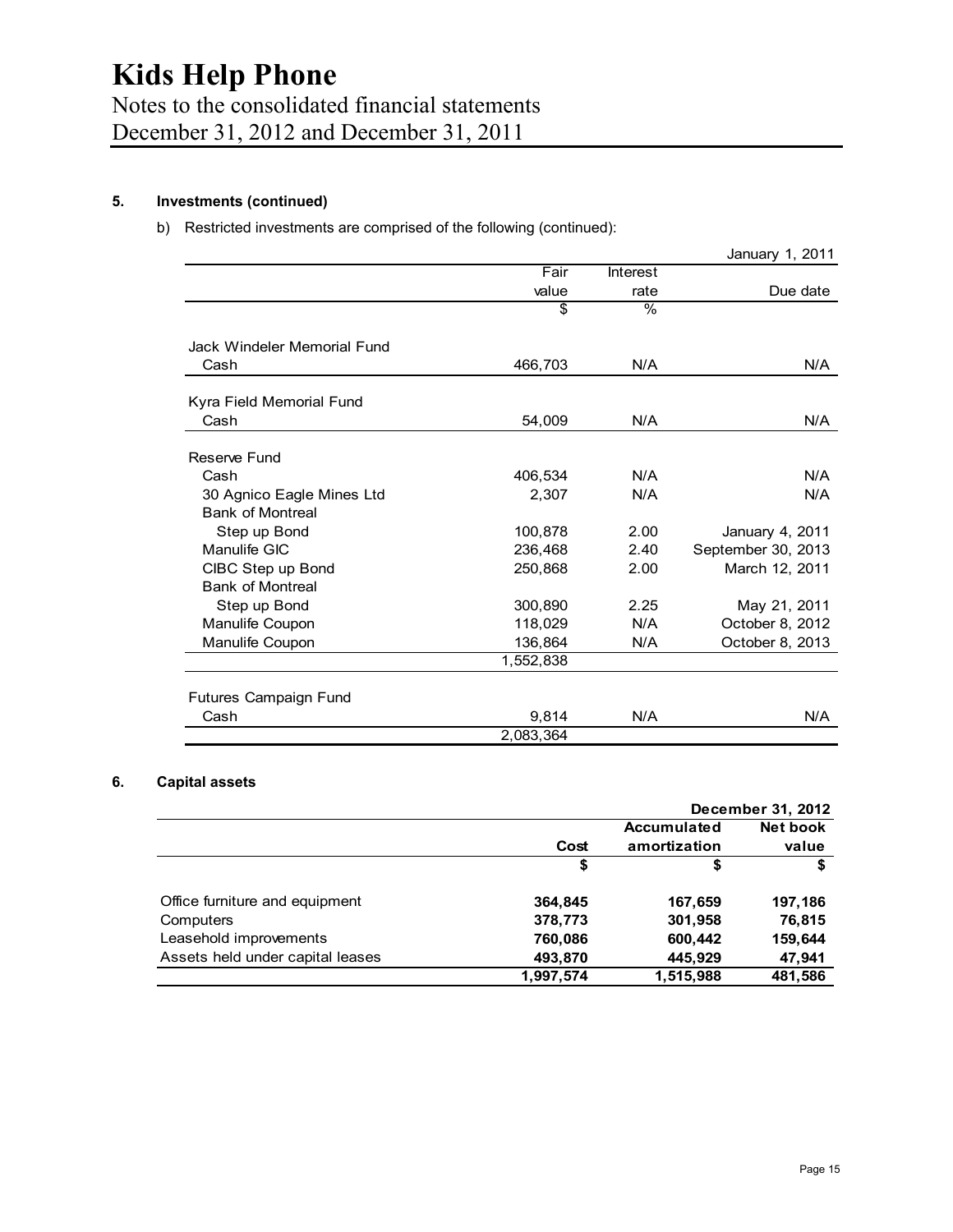## **6. Capital assets (continued)**

|                                  |           |              | December 31, 2011       |
|----------------------------------|-----------|--------------|-------------------------|
|                                  |           | Accumulated  | Net book                |
|                                  | Cost      | amortization | value                   |
|                                  | \$        | \$           | \$                      |
| Office furniture and equipment   | 480,388   | 242,925      | 237,463                 |
| Computers                        | 720,005   | 658,935      | 61,070                  |
| Leasehold improvements           | 686,187   | 586,478      | 99,709                  |
| Assets held under capital leases | 376,759   | 346,911      | 29,848                  |
|                                  | 2,263,339 | 1,835,249    | 428,090                 |
|                                  |           |              | $l$ anuan $\ell$ 1 2011 |

|                                  |           |              | January 1, 2011 |
|----------------------------------|-----------|--------------|-----------------|
|                                  |           | Accumulated  | Net book        |
|                                  | Cost      | amortization | value           |
|                                  | \$        | S            |                 |
| Office furniture and equipment   | 472,832   | 215,927      | 256,905         |
| Computers                        | 719.005   | 675,153      | 43,852          |
| Leasehold improvements           | 661,590   | 575,865      | 85,725          |
| Assets held under capital leases | 376.759   | 335,063      | 41,696          |
|                                  | 2.230.186 | 1.802.008    | 428.178         |

## **7. Deferred revenue**

|                                                    | December 31,<br>2012 | December 31.<br>2011 | January 1,<br>2011 |
|----------------------------------------------------|----------------------|----------------------|--------------------|
|                                                    |                      |                      |                    |
| Balance, beginning of year                         | 792,085              | 825.655              | 982.364            |
| Donations received for special events and programs | 1,929,016            | 1,792,707            | 1,644,764          |
| Recognized in revenue                              | (2,016,679)          | (1,826,277)          | (1,801,473)        |
| Balance, end of year                               | 704.422              | 792.085              | 825,655            |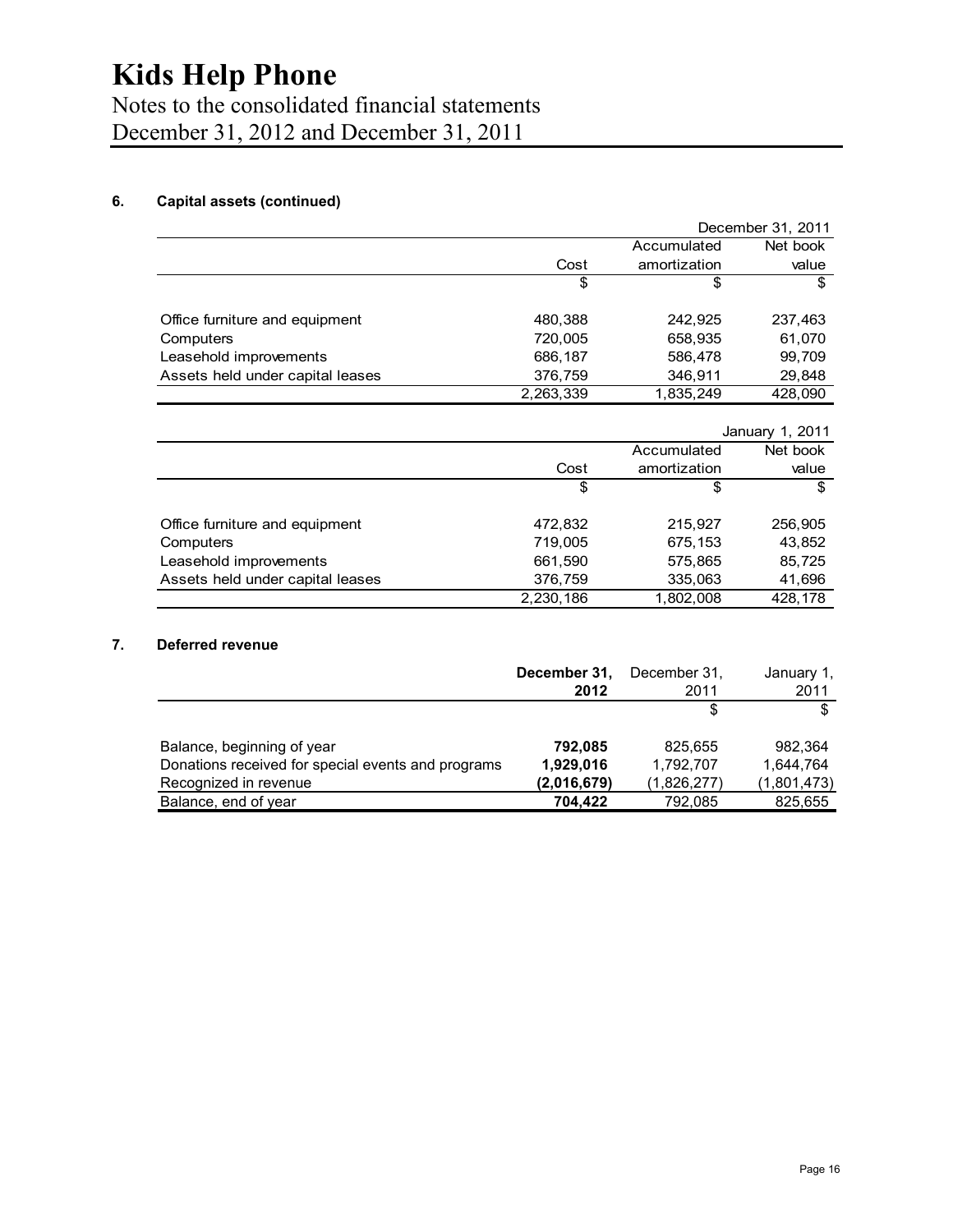## **7. Deferred revenue (continued)**

Deferred revenue is comprised of amounts relating to the following:

|                                     | December 31, | December 31, | January 1, |
|-------------------------------------|--------------|--------------|------------|
|                                     | 2012         | 2011         | 2011       |
|                                     | \$           | \$           | \$         |
|                                     |              |              |            |
| Ontario Ministry of Education       | 187,500      | 186,814      | 229,286    |
| <b>Bell Canada</b>                  | 110,000      | 156,257      | 300,000    |
| <b>Bell Aliant</b>                  | 25,000       |              |            |
| Motorola Foundation                 | 24,450       |              | 99,595     |
| <b>Healthy Community Funds</b>      |              |              | 51,072     |
| Anonymous Donor                     | 130,000      | 130,000      |            |
| <b>Ontario Centre of Excellence</b> |              | 13,017       |            |
| <b>BMO Bank of Montreal</b>         |              | 65,000       |            |
| <b>Ontario Trillium Foundation</b>  | 87,800       | 87,800       |            |
| Leslois Shaw Foundation             | 75,000       |              |            |
| Chapters                            |              |              |            |
| <b>British Columbia</b>             |              | 50,000       | 54,464     |
| Alberta                             | 53,272       | 103,197      | 55,445     |
| Quebec                              |              |              | 3,166      |
| Manitoba/Saskatchewan               | 11,400       |              |            |
| Atlantic                            |              |              | 32,627     |
|                                     | 704,422      | 792,085      | 825,655    |

## **8. Obligation under capital leases**

The future minimum lease payments required under the capital lease agreements are as follows:

| Total minimum lease payments                                         | 62,309   |
|----------------------------------------------------------------------|----------|
| Amount representing interest at rates varying between 8.5% and 12.5% | (5,268)  |
|                                                                      | 57.041   |
| Less: current portion                                                | (18,695) |
| Long-term portion                                                    | 38.346   |

Interest expense related to these leases was \$4,389 (2011- \$4,396).

Principal payments due in the next 4 years are as follows:

|      | \$     |
|------|--------|
| 2013 | 18,695 |
| 2014 | 18,647 |
| 2015 | 14,505 |
| 2016 | 5,194  |
|      | 57,041 |
|      |        |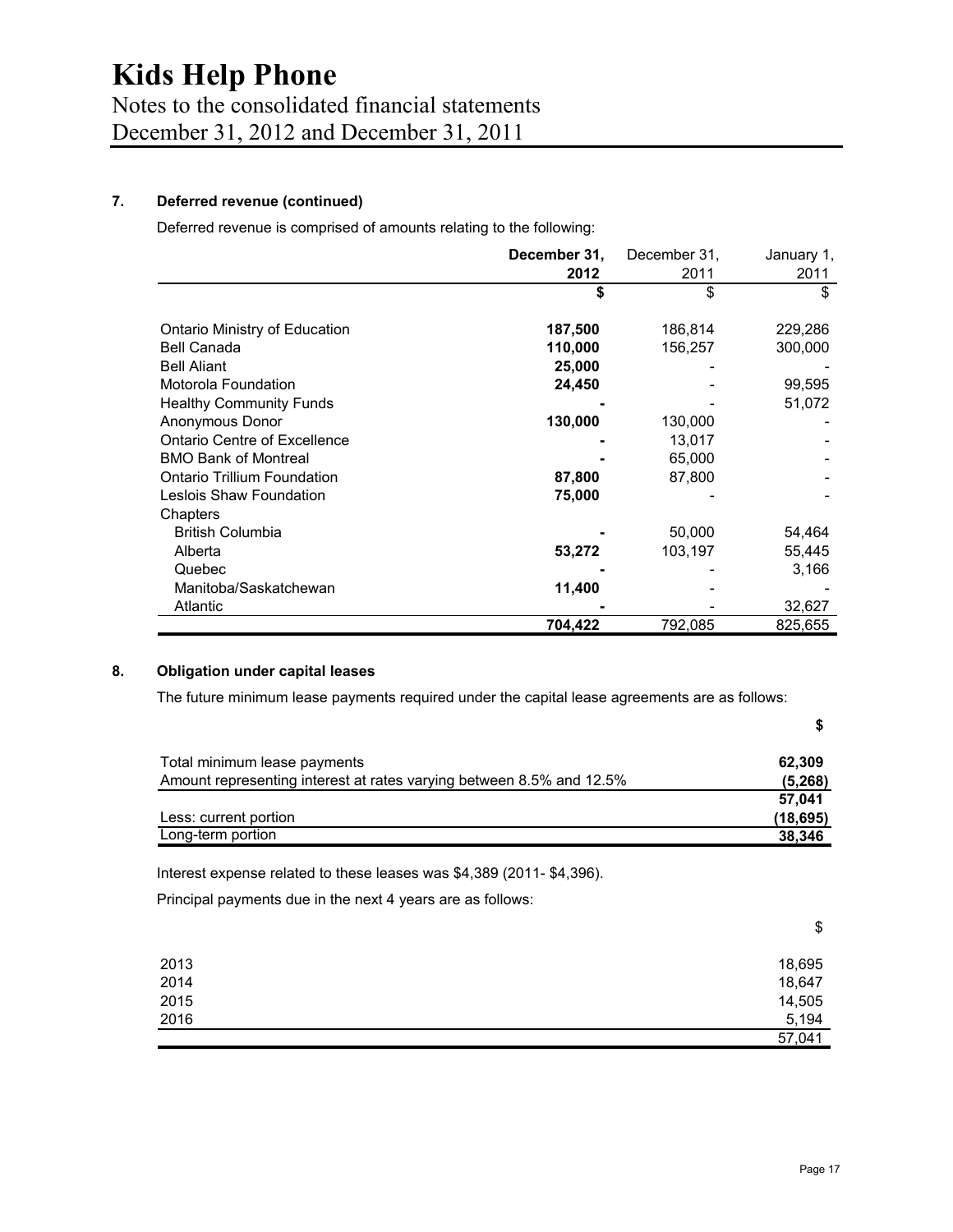## Notes to the consolidated financial statements December 31, 2012 and December 31, 2011

## **9. Deferred capital contribution**

|                                                | December 31, | December 31, | January 1, |
|------------------------------------------------|--------------|--------------|------------|
|                                                | 2012         | 2011         | 2011       |
|                                                |              |              | \$         |
| Balance, beginning of year                     | 55,089       | 65.732       | 500        |
| Capital grants received                        | 20,935       | 675          | 21.042     |
| Donated capital assets                         |              |              | 49.827     |
| Amortization of deferred capital contributions | (14,342)     | (11,318)     | (5,637)    |
| Balance, end of year                           | 61,682       | 55,089       | 65,732     |

### **10. Contingencies and guarantees**

In the normal course of business, the Organization enters into agreements that meet the definition of a guarantee. The Organization's primary guarantees are as follows:

- (a) The Organization has provided indemnities under lease agreements for the use of various operating facilities. Under the terms of these agreements the Organization agrees to indemnify the counterparties for various items including, but not limited to, all liabilities, loss, suits, and damages arising during the term of the agreement. The maximum amount of any potential future payment cannot be reasonably estimated.
- (b) An indemnity has been provided to all directors and/or officers of the Organization for various items including, but not limited, all costs to settle suits or actions due to their involvement with the Organization, subject to certain restrictions. The Organization has purchased directors' and officers' liability insurance to mitigate the cost of any potential future suits or actions. The term of the indemnification is not explicitly defined, but is limited to the period over which the indemnified party served as a trustee, director or officer of the Organization. The maximum amount of any potential future payment cannot be reasonably estimated.
- (c) In the normal course of business, the Organization has entered into agreements that include indemnities in favour of third parties, such as purchase and sale agreements, confidentiality agreements, engagement letters with advisors and consultants, outsourcing agreements, leasing contracts, information technology agreements and service agreements. These indemnification agreements may require the Organization to compensate counterparties for losses incurred by the counterparties as a result of breaches in representation and regulations or as a result of litigation claims or statutory sanctions that may be suffered by the counterparty as a consequence of the transaction. The terms of these indemnities are not explicitly defined and the maximum amount of any potential reimbursement cannot be reasonably estimated.

The nature of these indemnification agreements prevents the Organization from making a reasonable estimate of the maximum exposure due to the difficulties in assessing the amount of liability which stems from the unpredictability of future events and the unlimited coverage offered to counterparties. Historically, the Organization has not made any significant payments under such or similar indemnification agreements and therefore no amount has been accrued in the balance sheet with respect to these agreements.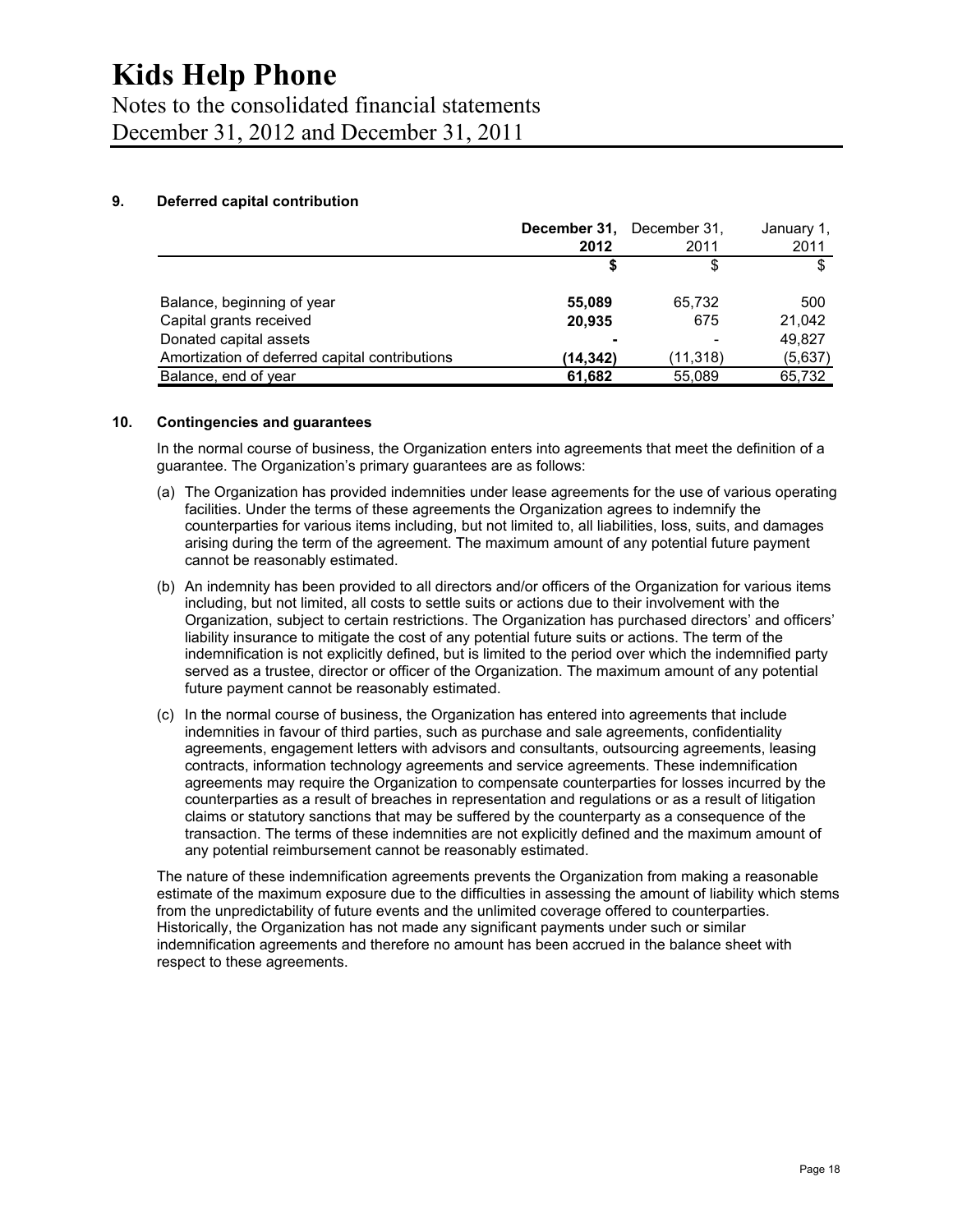## Notes to the consolidated financial statements December 31, 2012 and December 31, 2011

## **11. Lease commitments**

The Organization is committed to the following annual lease payments for office space in the years ending December 31:

|        | Ψ         |
|--------|-----------|
| 2013   | 548,823   |
| 2014   | 532,996   |
| 2015   | 504,273   |
| 2016   | 502,455   |
| 2017   | 497,612   |
| Beyond | 1,246,088 |
|        | 3,832,247 |

## **12. Related party transactions**

The Organization acquires printing and creative services for several annual communication pieces with Boss Print + Creative, which is an organization owned by a related person to one of the Organization's senior management members. The transactions between the Organization and Boss Print + Creative are within the Organization's normal course of operations and recorded in operating expenses at the exchange amount. In fiscal 2012, the Organization paid \$161,756 (2011 - \$165,478) and accrued \$12,377 (December 31, 2011 - \$18,528; January 1, 2011 - \$47,774) in relation to services from Boss Print + Creative. Occasionally, Boss Print + Creative also donate promotional goods and services to the Organization at no cost. These goods and services are appropriately recorded in the financial statements at cost or at fair market value, if appropriate and determinable.

In the normal course of business, from time to time, the Organization enters into transactions with entities which are related to the Organization by virtue of their representation on the Board of Directors. Such transactions are for goods and services and can often be less than fair market value and are often donated. These goods and services are appropriately recorded in the financial statements at cost or at fair market value, if appropriate and determinable. The Organization has a policy which governs transactions with volunteers and staff and conflicts of interest. These transactions were in compliance with the policy. In fiscal 2012, the Organization paid \$548,810 (2011- \$ 573,859) and accrued \$30,882 (December 31, 2011 -\$21,623; January 1, 2011 - \$37,815 ) in relation to telecommunication services from Bell Canada; \$54,916 (2011 - \$1,852), accrued \$1,311 (December 31, 2011 - \$1,321; January 1, 2011 - \$Nil) and recognized \$193,782 of contributed services in 2012 in relation to legal services from Osler, Hoskin & Harcourt; \$37,246 (2011 - \$35,549) in relation to banking services from BMO Bank of Montreal; \$28,795 (2011 - \$25,635) and accrued \$291 (December 31, 2011 - \$ 40; January 1, 2011 - \$Nil) in relation to courier services from Purolator; \$10,829 (2011 - \$11,474) in relation to payroll services from Ceridan and \$9,300 (2011 - \$13,581) and accrued \$1,469 (December 31, 2011 - \$11,978; January 1, 2011 - \$Nil) in relation to news wire services from CNW Group. In addition, during the year, the Organization implemented a process to track the redemption of AirMiles used, which resulted in \$83,875 of contributed materials in relation to the donation of AirMiles from LoyaltyOne being recorded in 2012.

## **13. Externally restricted funds**

The Organization manages externally restricted funds of \$55,832 (December 31, 2011: \$55,048; January 1, 2011 - \$54,009) with conditions stipulated in donor agreements concerning the use of the funds and related income. The Organization has complied with the requirements of these restricted funds.

## **14. Allocation of expenses**

The amount of salaries, benefits and rent that has been allocated to the various programs is as shown on the consolidated schedule of expenses.

\$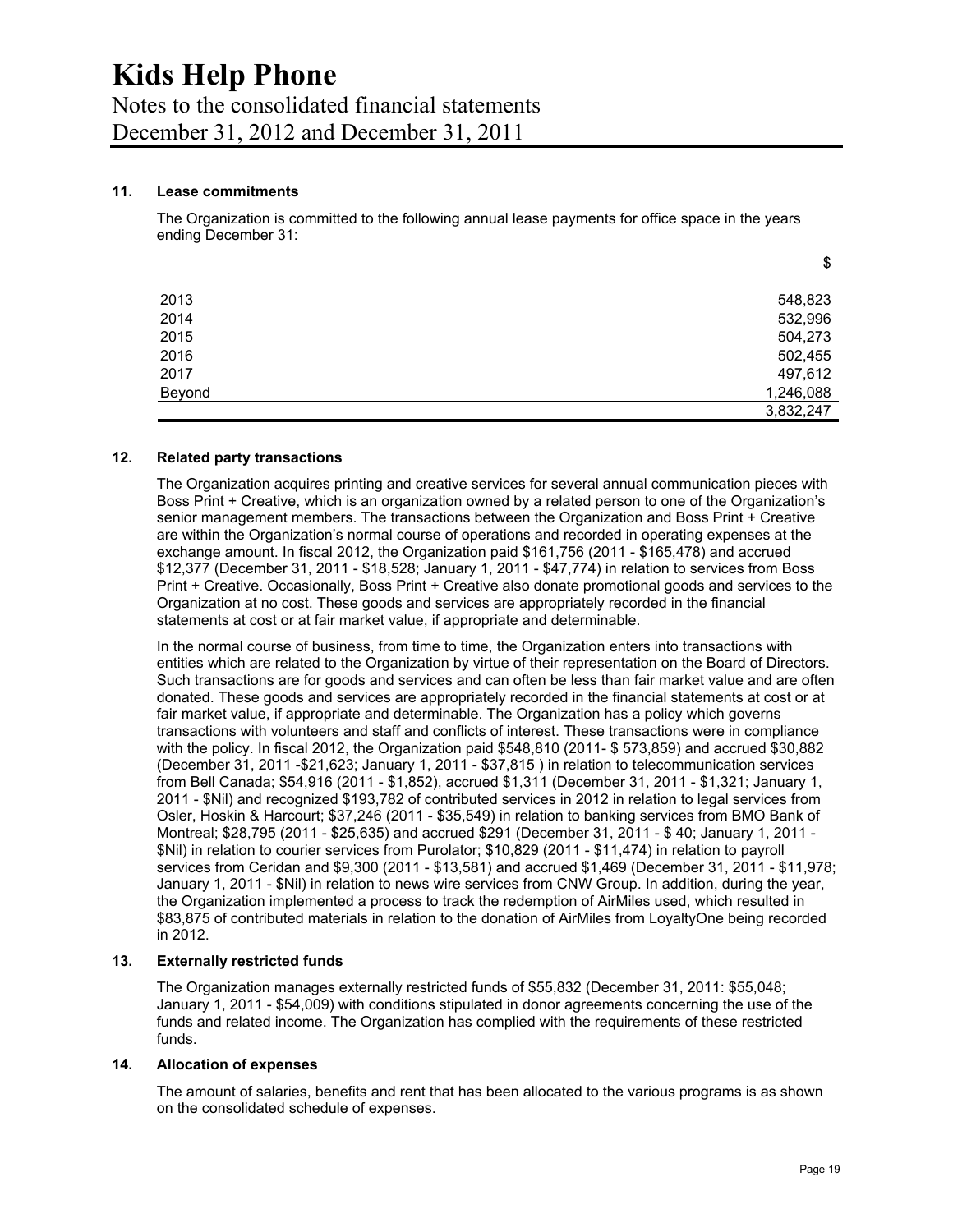## **15. Fair values and risk management**

The fair value of cash, accounts receivable, accounts payable and accrued liabilities approximate their carrying values due to their short-term maturity.

Short-term investments are recorded at cost plus accrued income, which approximates fair value.

Restricted investments other than cash are recorded at fair value which is the bid price as of December 31.

#### *Interest rate risk*

The Organization is exposed to interest rate risk on its investments. The Organization does not use any hedging instruments to manage this risk.

### *Credit rate risk*

The Organization's credit risk is primarily attributable to its accounts receivables. The Organization manages this risk through proactive collection polices.

## **16. Restructuring costs**

During 2010 and 2011, the Organization underwent a comprehensive restructuring, which was based on a plan to improve service effectiveness, and to ensure sustainable revenue development for the future. These amounts included termination costs.

### **17. Government remittances**

Included in accounts payable and accrued liabilities is an amount of \$82,985 (December 31, 2011 - \$85,327; January 1, 2011 - \$113,023) representing amounts due to the government relating to payroll and commodity taxes.

### **18. Interfund transfers**

For the year ended December 31, 2012, the Board approved a transfer from Jack Windeler Memorial Fund to the Operating Fund to cover certain projects expensed in Kids Help Phone which were funded by the Jack Windeler Memorial Fund, \$429,587 (2011 - \$231,225).

For the year ended December 31, 2012, the Board approved a transfer from the Operating Fund to Reserve Fund, \$120,000 (2011 - \$330,389).

### **19. Comparative figures**

Government grants totaling \$1,204,866, which were included in General donations and grants in the Consolidated statements of revenue and expenses in 2011, have been re-classed to Government grants to conform with the current year's presentation.

Salaries and employee benefits totaling \$863,944, which were previously recorded in Direct fundraising in the Consolidated statements of revenue and expenses in 2011 have been been re-classed to Kids Help Phone service delivery costs (\$263,033) and General and administrative (\$600,911) to conform with the current year's presentation.